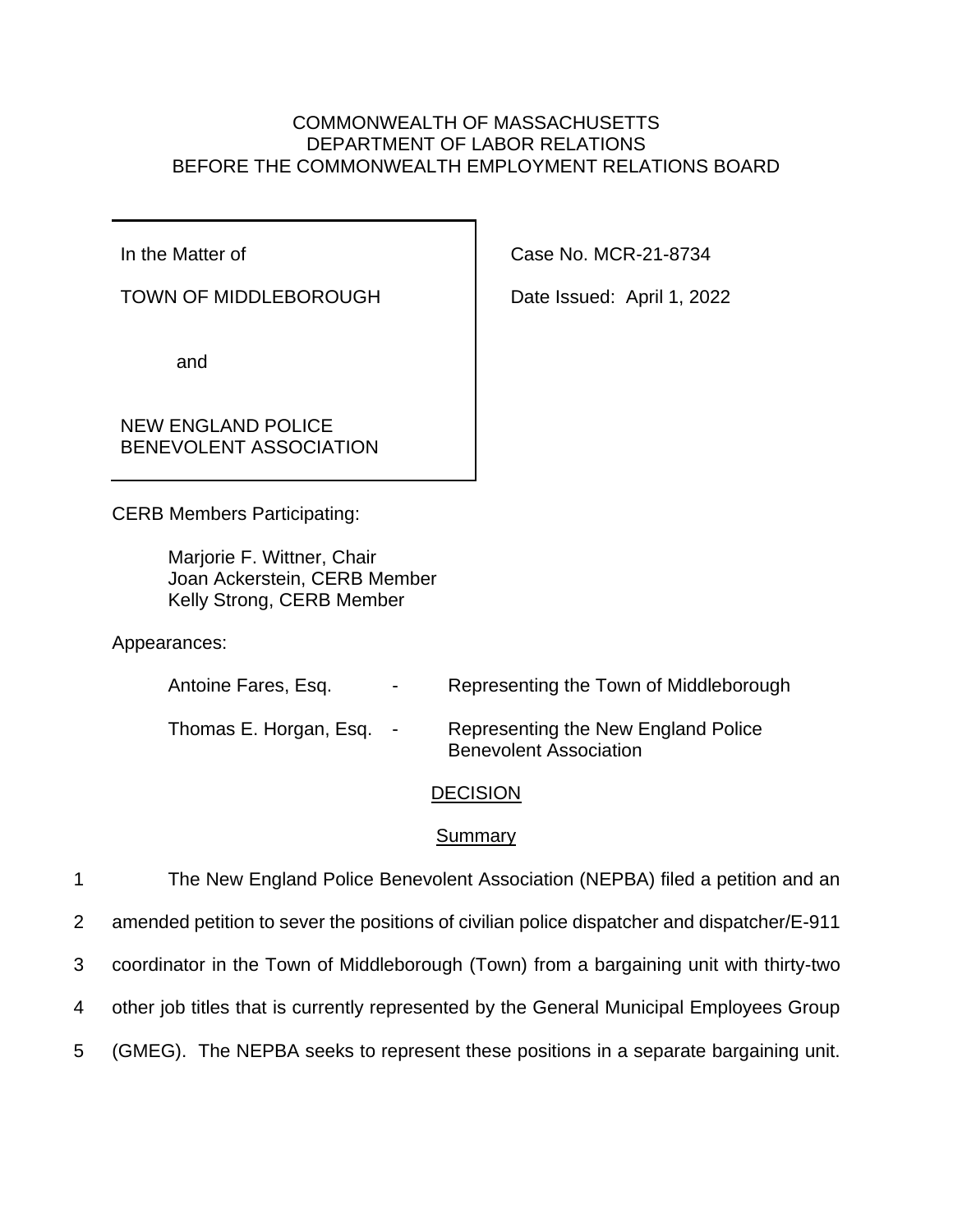For the reasons described below, the Commonwealth Employment Relations Board (CERB) dismisses the petition.

## Statement of the Case

 On July 7, 2021, the NEPBA filed a representation petition in Case No. MCR-21- 8734 seeking to sever the Town's civilian police dispatchers from a town-wide bargaining unit currently represented by the GMEG. This unit consists of department heads, assistant department heads, and other municipal employees providing technical, administrative, skilled and support services. The Department of Labor Relations (DLR) sent out a notice of hearing on August 9, 2021, scheduling a pre-hearing conference for 10 September 21, 2021, and a hearing for October 22, 2021.<sup>1</sup> On August 10, 2021, the DLR sent out a notice to the GMEG that, pursuant to 456 CMR 14.18, it had thirty days in which to file a motion to intervene in the case to appear on a ballot for an election. The GMEG did not file a motion to intervene in the case.

 On October 15, 2021, the NEPBA filed an amended petition seeking also to sever the vacant position of dispatcher/E-911 coordinator, commonly referred to as the dispatch coordinator, and to represent that position in a bargaining unit with the civilian police dispatchers.

 On October 22, 2021, a DLR agent conducted a hearing remotely via the WebEx videoconference platform at which all parties had the opportunity to be heard, to examine 20 witnesses, and to introduce evidence.<sup>2</sup>

<sup>&</sup>lt;sup>1</sup> On August 16, 2021, the DLR rescheduled the pre-hearing conference to September.

<sup>&</sup>lt;sup>2</sup> The GMEG did not participate in that hearing.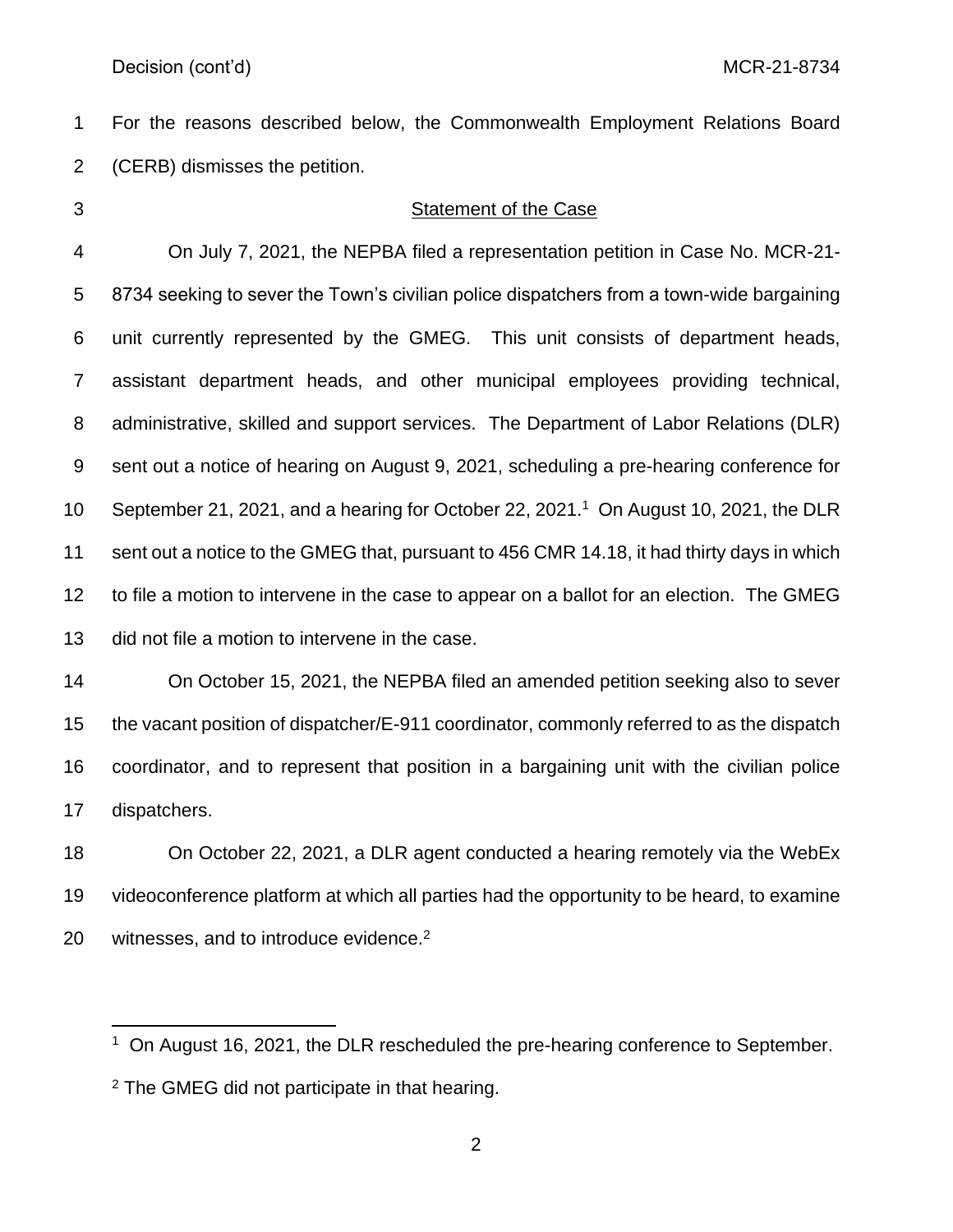| 1                                                        | The NEBPA and the Town filed their post-hearing briefs on January 26, 2022.                                                                                                                                                                                                                                                                                                                                                                                                                                                                                                                                                                                                                 |
|----------------------------------------------------------|---------------------------------------------------------------------------------------------------------------------------------------------------------------------------------------------------------------------------------------------------------------------------------------------------------------------------------------------------------------------------------------------------------------------------------------------------------------------------------------------------------------------------------------------------------------------------------------------------------------------------------------------------------------------------------------------|
| $\overline{2}$                                           | NEPBA contends that because the civilian police dispatchers were certified as members                                                                                                                                                                                                                                                                                                                                                                                                                                                                                                                                                                                                       |
| 3                                                        | of a stand-alone bargaining unit thirty-three years ago, the civilian police dispatchers                                                                                                                                                                                                                                                                                                                                                                                                                                                                                                                                                                                                    |
| 4                                                        | continue to retain their separate bargaining unit status and thus, there is no need for the                                                                                                                                                                                                                                                                                                                                                                                                                                                                                                                                                                                                 |
| 5                                                        | CERB to treat its petition as a severance petition that is subject to the CERB's two-prong                                                                                                                                                                                                                                                                                                                                                                                                                                                                                                                                                                                                  |
| 6                                                        | severance test. Alternatively, the NEPBA argues that the civilian police dispatchers and                                                                                                                                                                                                                                                                                                                                                                                                                                                                                                                                                                                                    |
| $\overline{7}$                                           | the dispatcher/E911 coordinator position satisfy the severance test, because the positions                                                                                                                                                                                                                                                                                                                                                                                                                                                                                                                                                                                                  |
| 8                                                        | are functionally distinct from other GMEG unit positions and because that functional                                                                                                                                                                                                                                                                                                                                                                                                                                                                                                                                                                                                        |
| 9                                                        | distinctness could lead to bargaining conflicts in the future, especially with the                                                                                                                                                                                                                                                                                                                                                                                                                                                                                                                                                                                                          |
| 10                                                       | Legislature's enactment of St. 2020, c.253, An Act Relative to Justice, Equity and                                                                                                                                                                                                                                                                                                                                                                                                                                                                                                                                                                                                          |
| 11                                                       | Accountability in Law Enforcement (Chapter 253), described further below. The Town                                                                                                                                                                                                                                                                                                                                                                                                                                                                                                                                                                                                          |
| 12                                                       | disagrees with each of these assertions.                                                                                                                                                                                                                                                                                                                                                                                                                                                                                                                                                                                                                                                    |
| 13                                                       | <b>Stipulations of Fact</b>                                                                                                                                                                                                                                                                                                                                                                                                                                                                                                                                                                                                                                                                 |
| 14<br>15<br>16                                           | 1. The Town of Middleborough ("Town") is a public employer within the meaning of<br>Section 1 of M.G.L. c.150E (the "Law).                                                                                                                                                                                                                                                                                                                                                                                                                                                                                                                                                                  |
| 17<br>18<br>19                                           | 2. The New England Police Benevolent Association ("NEPBA") is an employee<br>organization within the meaning of Section 1 of the Law.                                                                                                                                                                                                                                                                                                                                                                                                                                                                                                                                                       |
| 20<br>21<br>22<br>23<br>24<br>25<br>26<br>27<br>28<br>29 | 3. The Town currently has seven (7) bargaining units: 1) AFSCME: Clerical and<br>Council on Aging employees (CL/COA); 2) AFSCME: Department of Public Works<br>employees ("DPW"); 3) Library Association/Mass Federation of Teachers ("MFT'):<br>Library employees ("Library"); 4) NEBPA: Patrol Officers. 5) NEPBA: Superior<br>Officers (Sergeants/Lieutenants); 6) Middleborough Professional Fire Fighters of<br>Massachusetts: Firefighters; and 7) General Municipal Employees Group<br>("GMEG"): residual unit of department heads, assistant department heads, other<br>employees providing technical services, administrative services, skilled services,<br>and support services. |
| 30<br>31<br>32                                           | 4. On September 9, 1988, the former Labor Relations Commission in Case No. MCR-<br>3816 certified AFSCME Council 93, Local 1700, AFL-CIO as the exclusive<br>bargaining representative for a unit of full-time and regular part-time civilian                                                                                                                                                                                                                                                                                                                                                                                                                                               |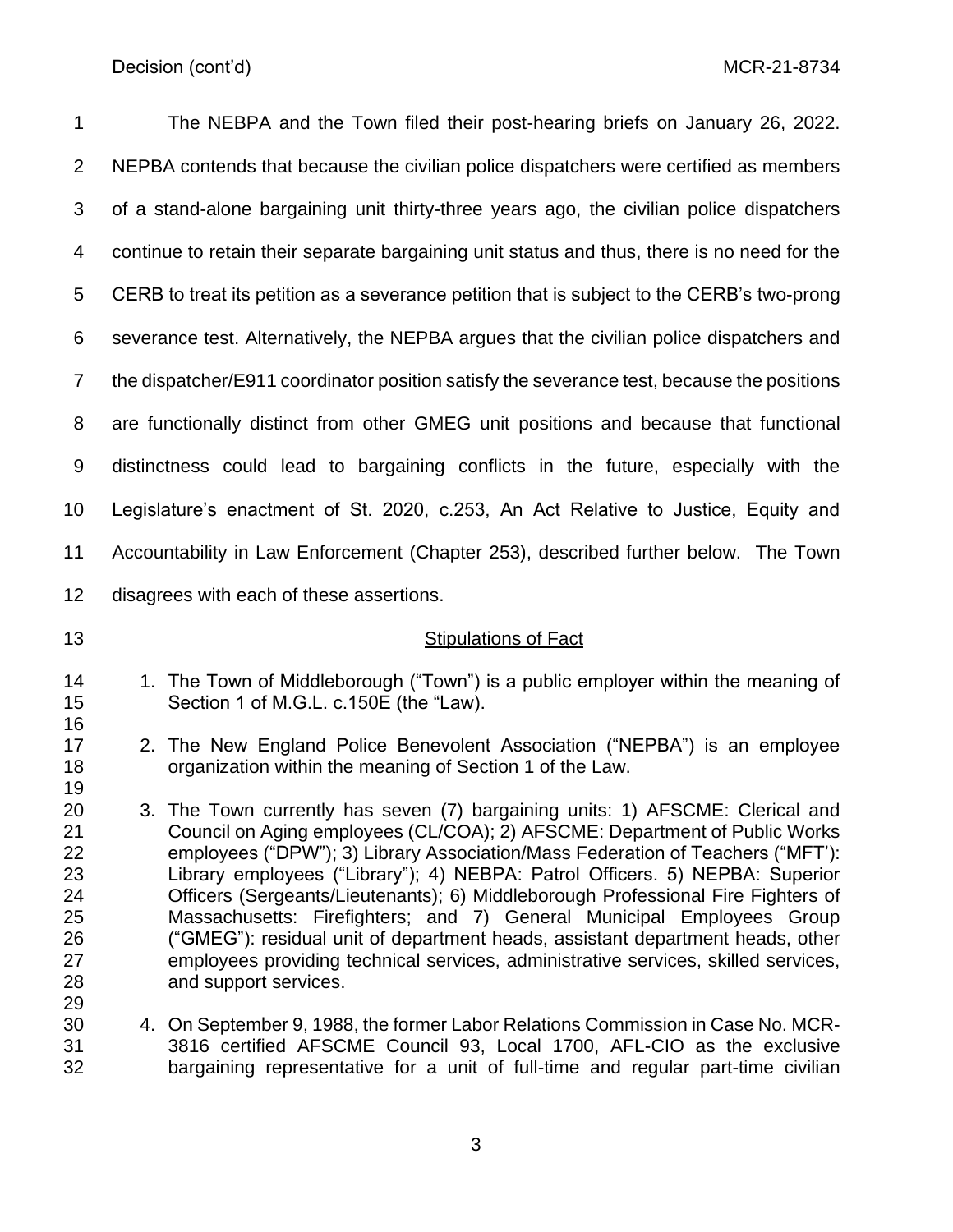- dispatchers in the Middleborough Police Department. ("MPD Dispatchers") (Exhibit No. 7).
- 5. At all times, Middleborough Police Officers have performed dispatching when MPD dispatchers were not employed and, when employed, were not scheduled or available to work.
- 6. On or about 1991, the Town laid off all MPD Dispatchers due to lack of funds.
- 7. In the late 1990s, the Town filled four (4) of the MPD Dispatcher positions.
- 8. On or about 2004, again due to lack of funding, the Town laid off all the MPD Dispatchers.
- 9. It is not clear whether any [u]nion represented the MPD Dispatchers employed by the Town between the late 1990's and 2004.
- 10.In 2007, the Town voluntarily recognized GMEG as a residual bargaining unit representing a group of non-unionized municipal employees as described in paragraph 3. There were no MPD Dispatchers employed by the Town at that time and Article 1 Recognition Clause of the CBA did not include the MPD position. The Recognition Clause excluded the E-911 Coordinator position "as long as the E-911 position is regularly scheduled for less than 20 hours a week".
- 11.The most recent Collective Bargaining Agreement between th[e] Town and GMEG is the integrated 2015-2018 CBA, as amended by a memorandum of agreement extending it for the period July 1, 2018 to June 30, 2021. The Town and the GMEG are bargaining a successor CBA.
- 12.Amy Dowler ("Ms. Dowler") was hired as the E-911 Coordinator in 2012 and was scheduled to work approximately fifteen hours (15) hours in that position. Prior to Ms. Dowler being hired, the E-911 Coordinator position was also a 15-hour position.
- 13.Ms. Dowler's hours as the E-911 Coordinator had increased by February 2015. In addition to serving as E-911 Coordinator for 24-hours a week, Ms. Dowler also started working as a MPD Dispatcher for sixteen (16) hours a week. This resulted in the Town and GMEG adding the "Police Dispatcher E-911 Coordinator" position and Police Dispatcher position to the GMEG CBA (See Exhibit No. 12, Addendum A, pages 17-18 of GMEG CBA).
- 14.Dan Newton ("Newton") was hired as a MPD Dispatcher in 2016 and Kendra Perry ("Ms. Perry") was hired as a MPD Dispatcher in January 2018.
- 15.Newton and Ms. Perry expressly acknowledge that they were "at all times fairly represented by the Union." (Exhibit No. 5).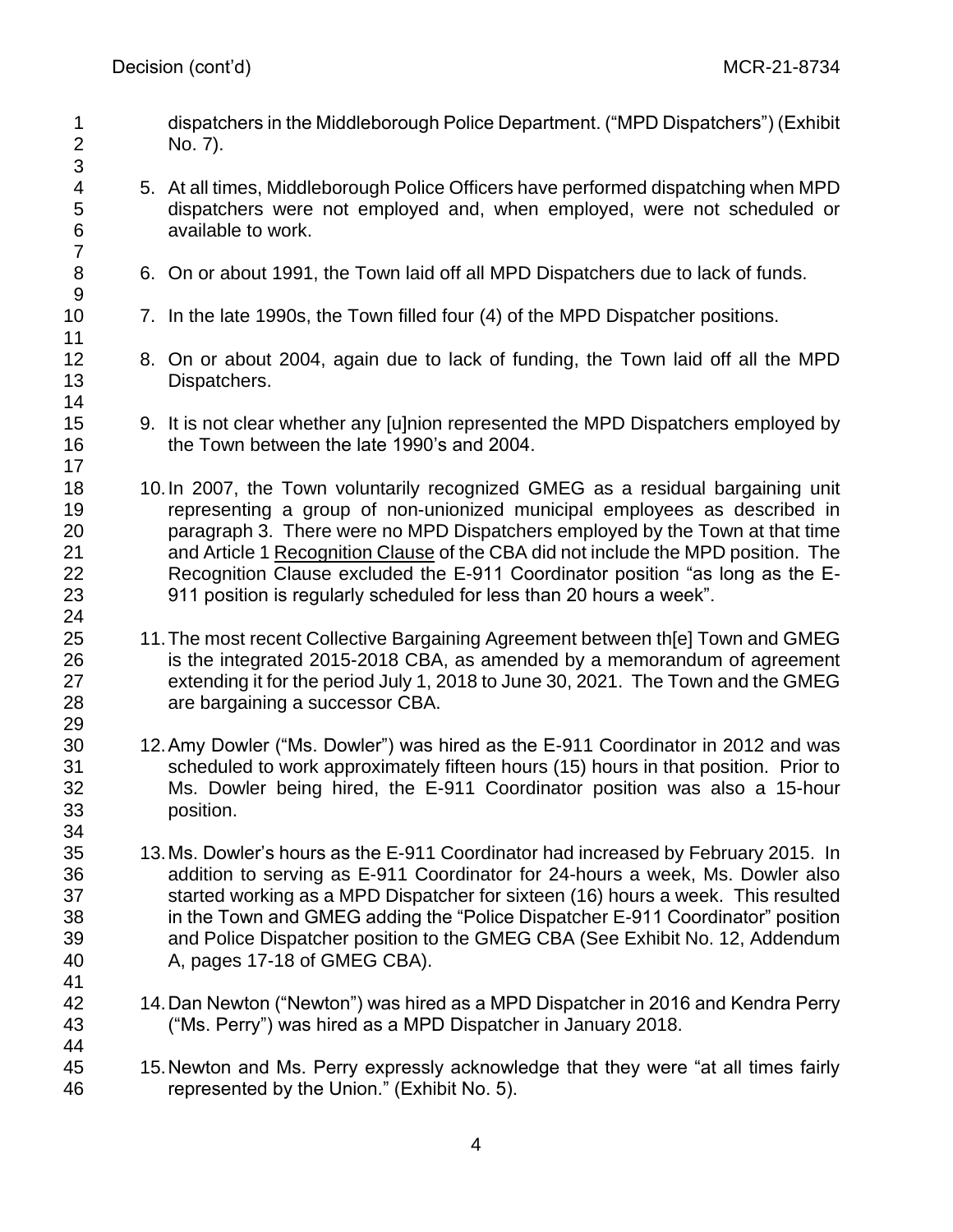- 16.GMEG will continue to represent Newton and M. Perry fairly even if the DLR determines that the MPD Dispatcher position should remain in GMEG rather than be severed from GMEG to become a separate bargaining unit. (See Exhibit No. 6 stating, "You agree that during the course of your employment while a member of the Union's bargaining unit, you were at all times fairly represented by the Union.")
- 17.As Administrative Assistant to Police Chief (for 25 years), Irene Hudson ("Ms. Hudson") was administratively in charge of Police Department Civilian Staff, including any MPD Dispatcher. The Administrative Assistant position is excluded from any bargaining unit in the Town, including GMEG, because the position holder serves in a confidential capacity to the Police Chief as defined under c.150E.
- 18.Ms. Hudson retired, and Ms. Dowler was appointed to the position of Administrative Assistant on or about April 2017. As Ms. Hudson had done, Ms. Dowler supervised the Police Department Civilian Staff, including the MPD Dispatcher and the Police Dispatcher/E-911 Coordinator position.
- 19.Even after she was appointed the Chief's Administrative Assistant, Ms. Dowler continued to perform the duties of the E-911 Coordinator until on or about December 3, 2017.
- 20.On December 3, 2017, Jessica Priestly ("Ms. Priestly") assumed Ms. Dowler's duties as Police Dispatcher/E-911 Coordinator.
- 21.Ms. Priestly stopped performing the Police Dispatcher/E-911 Coordinator position in January 2020 when the MPD sent her [to] the Police Academy to complete the training to become a sworn Middleborough Police Officer. She was sworn in as a Middleborough Police Officer in June 2020.
- 22.Starting January 2020, Ms. Dowler re-assumed the administrative duties of the Police Dispatcher/E-911 Coordinator. The two full-time Dispatchers-Newton and Ms. Perry-currently perform some of the Police Dispatcher/E-911 Coordinator administrative duties and all Dispatch duties previously required of that position.
- 23. The job description for position of MPD Dispatcher is attached as Joint Exhibit No. 9 and accurately reflects the duties and requirements of that position.
- 24.The dispatching function at the Middleborough Police Department is performed 24 hours per day, seven (7) days per week.
- 25.The GMEG unit currently consists of thirty-four (34) positions. There are thirty- eight (38) employees in the positions, including MPD Dispatchers Newton and Perry.
-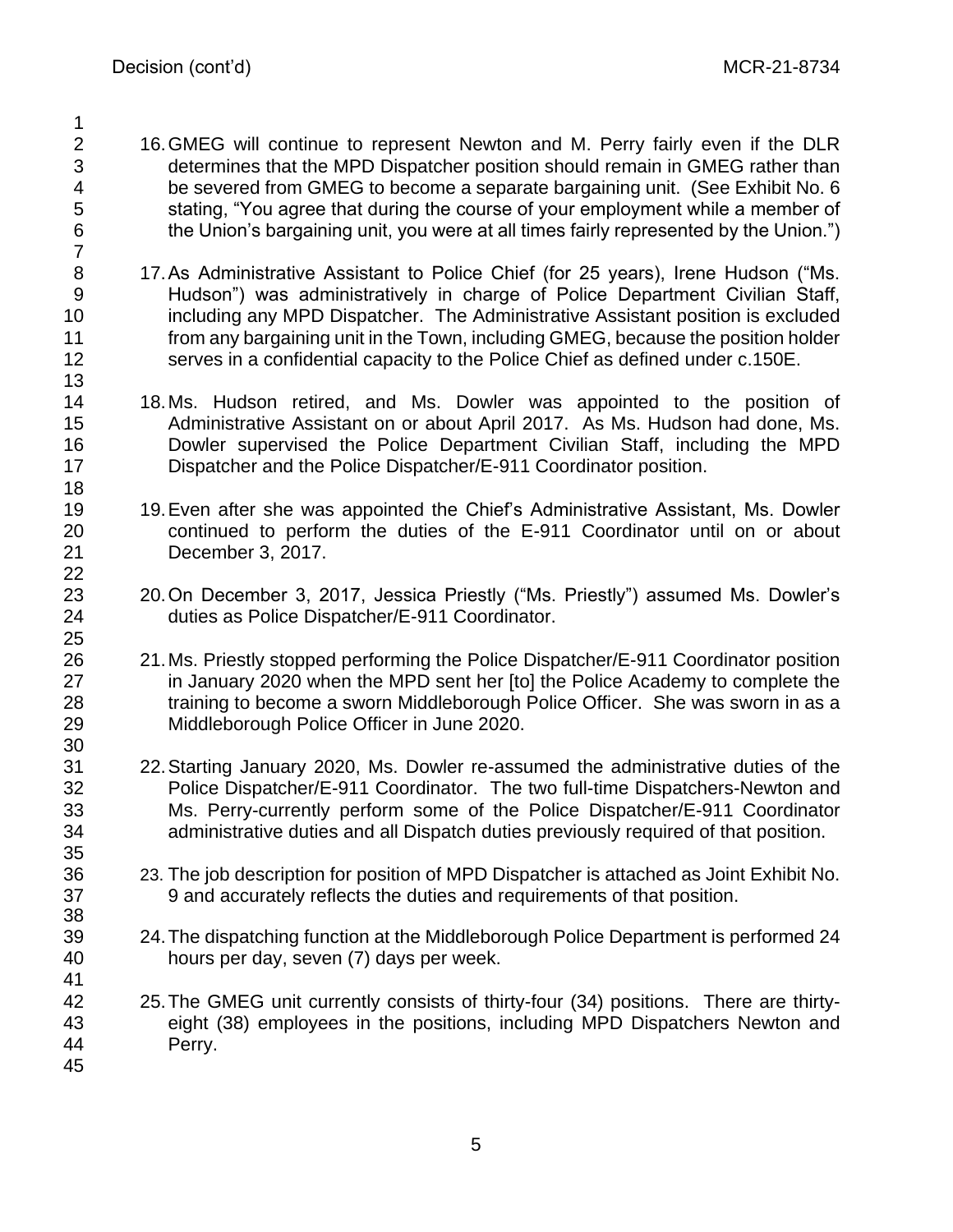- 26.The job description that was entered into the record for position of Police Dispatcher/E-911 Coordinator as Joint Exhibit No. 10 accurately reflects the duties and requirements for that position.
- 27.Currently, Newton and Ms. Perry work forty hours per week. Other than them, the MPD recently hired two (2) per diem dispatchers work on an on-call basis. They have no regular schedule but are anticipated to work a couple of shifts (16 hours) per week. Per diem dispatchers are not part of any Town bargaining unit.
- 28.A Police Officer is always scheduled to work the desk—next to a MPD Dispatcher and serves as the supervisor of the MPD Dispatcher. A Police Officer performs 12 the dispatching on the midnight to 8:00 a.m. shift each day. A Police Officer does the dispatching on any shift that a MPD dispatcher is not scheduled or otherwise available to work. The Police Officer could be a Patrol Officer, Sergeant or Lieutenant. A Police Officer, who is required to monitor the cell block, is always present with the Dispatchers unless there is a need to check the cell block or assist someone who comes into the station, etc. The MPD Dispatchers are also required to monitor the cell block at all times.
- 29.The Police Custodian, Police Dispatcher/ E-911 Coordinator and Dispatchers all work in the MPD which is located approximately three (3) miles away from Town Hall. Until December 2018, the MPD was located approximately 528 feet away from Town Hall.
- 30.The MPD Dispatchers only dispatch Police Officers. For medical calls, the Dispatcher[s] dispatch the calls to a private ambulance service. Firefighting dispatch duties are done by fire fighters after MPD Dispatchers forward the calls. DPW dispatch duties are handled by the DPW during business hours. After regular hour DPW calls-tree down, flooding, etc.-come into MPD Dispatchers who contact DPW employees from an on-call list. Middleborough Gas and Electric ("MGED") dispatch duties are handled by MGED.
- 31.The Town intends to fill the Police Dispatcher/E-911 Coordinator position because the E-911 Coordinator position is required by state law given that the MPD is the primary point of contact for the Town. But COVID-19 has interceded for the past eighteen (18) months because the required live training for an E-911 Coordinator provided by the state has not been available.
- 32.The parties are not invoking managerial, confidential, or supervisory status under the Law for the position of police dispatcher.
- Findings of Fact
- History of the Petitioned-for Positions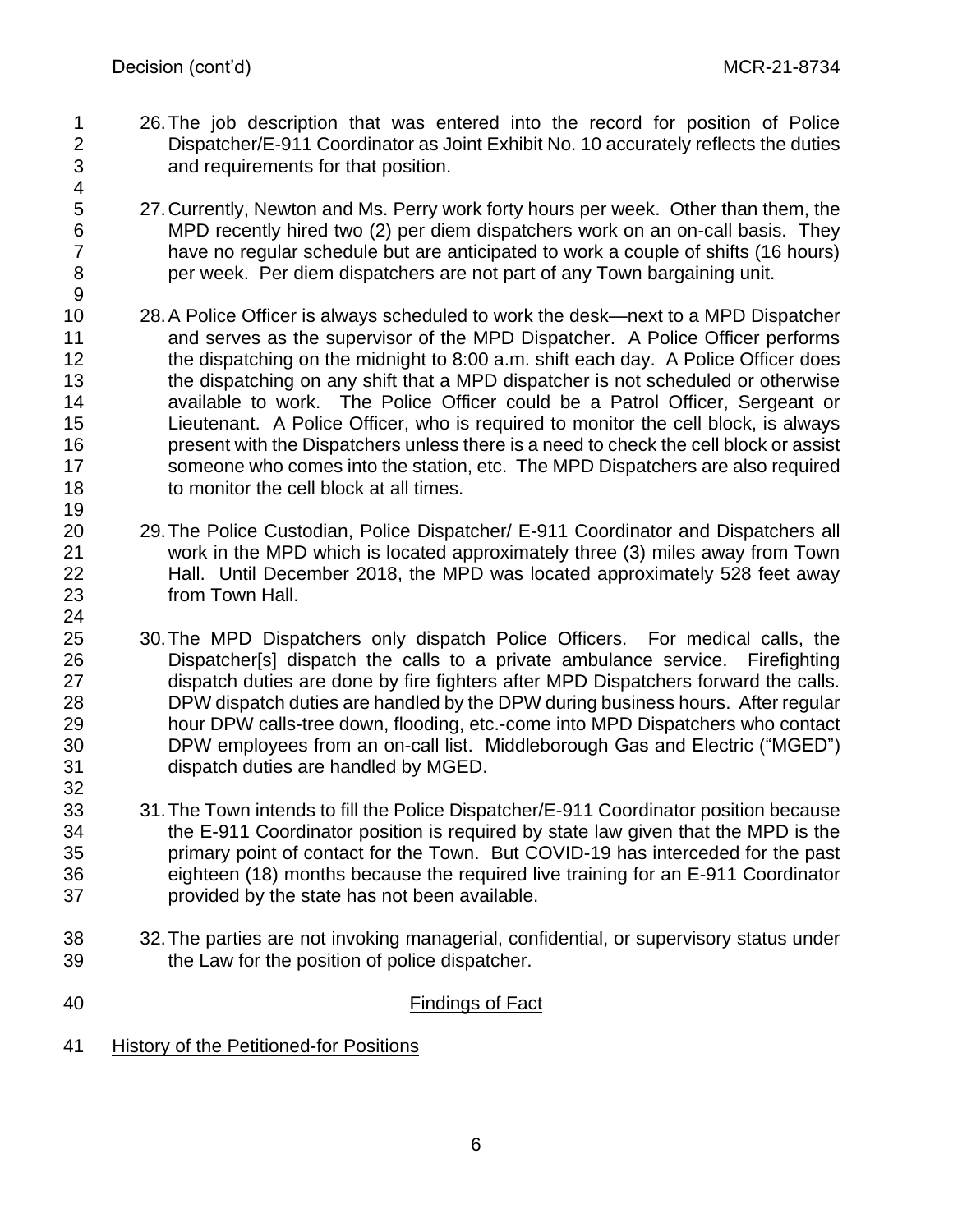On September 9, 1988, the former Labor Relations Commission certified AFSCME Council 93, Local 1700, AFL-CIO (AFSCME) as the exclusive bargaining representative for a unit of: "all full-time and regular part-time dispatchers employed by the 4 Middleborough Police Department."<sup>3</sup> On or about 1991, the Town laid off all the civilian police dispatchers due to a lack of funds. In the late 1990's, the Town hired four civilian police dispatchers. On or about 2004, the Town again laid off all the civilian police dispatchers due to a lack of funds.

8 It is unclear whether any bargaining representative represented the civilian police dispatchers employed by the Town in the period between the late 1990's and 2004. In 2007, the Town voluntarily recognized the GMEG as the exclusive bargaining representative for a unit of non-unionized Town employees, including department heads, assistant department heads, and other employees providing technical, administrative, 13 skilled, and support services.<sup>4</sup> At that time, the Town did not employ any civilian police 14 dispatchers. The first collective bargaining agreement<sup>5</sup> between the Town and the GMEG did not reference the position of civilian police dispatcher in the recognition clause as it did with other bargaining unit positions. The recognition clause of that contract specifically excluded the E-911 coordinator position if the E-911 coordinator was regularly scheduled to work fewer than twenty hours per week. In 2012, the Town hired Amy Dowler (Dowler) as the E-911 coordinator for fifteen hours per week.

<sup>&</sup>lt;sup>3</sup>AFSCME and the Town executed a consent to election agreement.

<sup>&</sup>lt;sup>4</sup> As of the date of the hearing, the GMEG bargaining unit included thirty-four positions with a total of thirty-eight employees in those positions.

<sup>&</sup>lt;sup>5</sup> The record does not indicate the operative dates of the first collective bargaining agreement between the Town and the GMEG.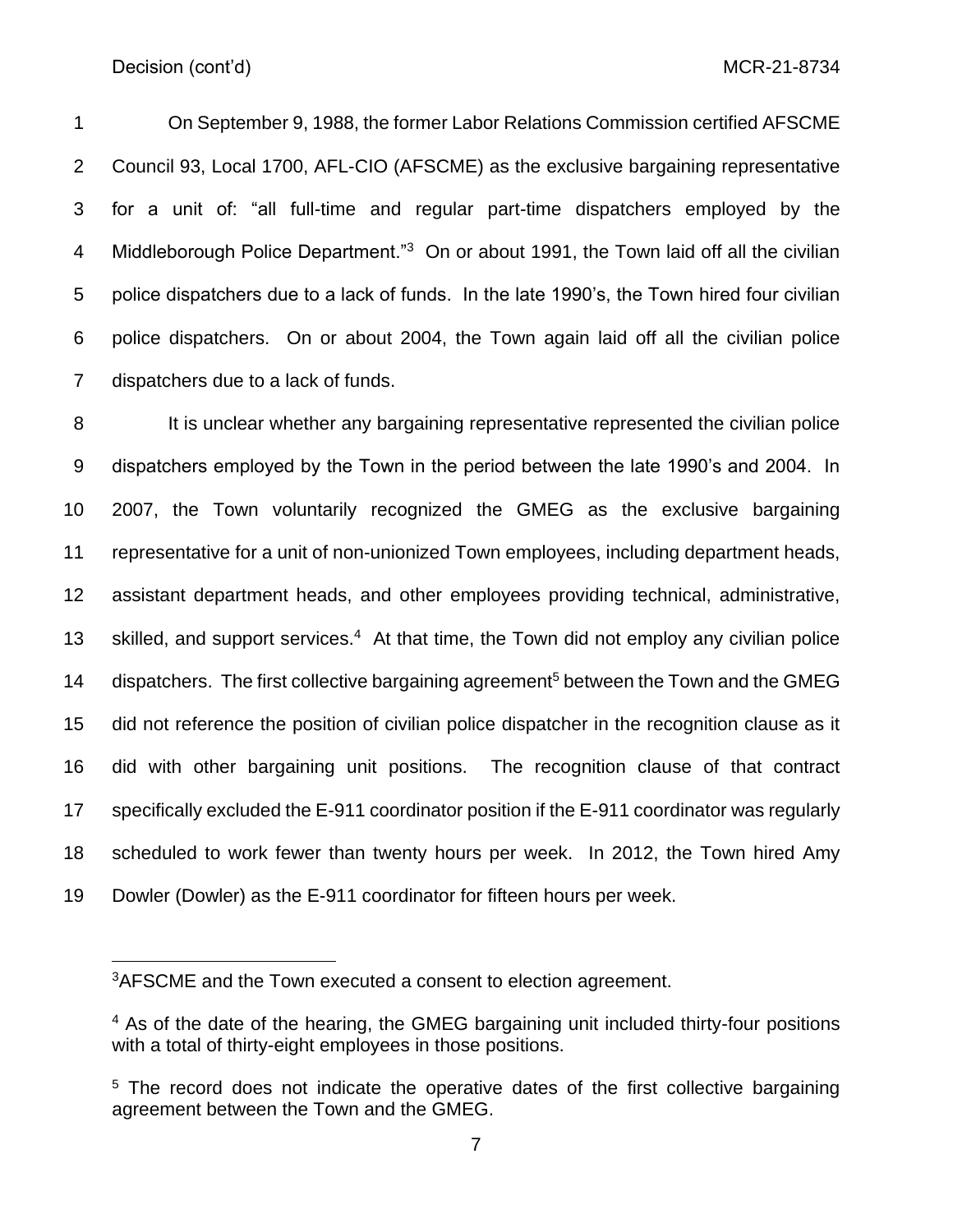In February 2015, the Town increased Dowler's hours of work as the E-911 coordinator to twenty-four hours per week. She also began to work as a civilian police dispatcher for sixteen hours per week. In March 2015, Dowler began to work as a full- time civilian police dispatcher, although she continued to perform certain E-911 coordinator functions as well. In June 2015, Dowler was appointed to the new position of police dispatcher/E-911 coordinator, colloquially referred to as the dispatch coordinator, which incorporated the former functions of the E-911 coordinator as well as dispatch duties. The dispatch coordinator position was included in the GMEG bargaining unit. Dowler worked twenty-five hours performing dispatch duties and the remaining fifteen hours performing E-911 coordinator functions.

11 In 2016, the Town hired Daniel Newton (Newton) as a forty-hour per week civilian police dispatcher, and his position was included in the GMEG unit. On November 19, 2016, the Town and the GMEG executed a collective bargaining agreement that was in effect from July 1, 2015 through June 30, 2018 (2015-2018 CBA). Addendum A of the 2015-2018 CBA contains a list of bargaining unit titles that includes civilian police dispatcher and the dispatch coordinator. During negotiations for the 2015-2018 CBA, the GMEG made no proposals specifically on behalf of the civilian police dispatchers or on behalf of the dispatch coordinator. Dowler or Newton also did not request that the GMEG make any proposals on their behalf.

 On December 3, 2017, the Town hired Jessica Priestly (Priestly) as the dispatch coordinator to succeed Dowler, whom the Town had promoted eight months earlier to the position of administrative assistant to the police chief. In 2018, the Town hired a second forty-hour per week civilian dispatcher Kendra Perry (Perry).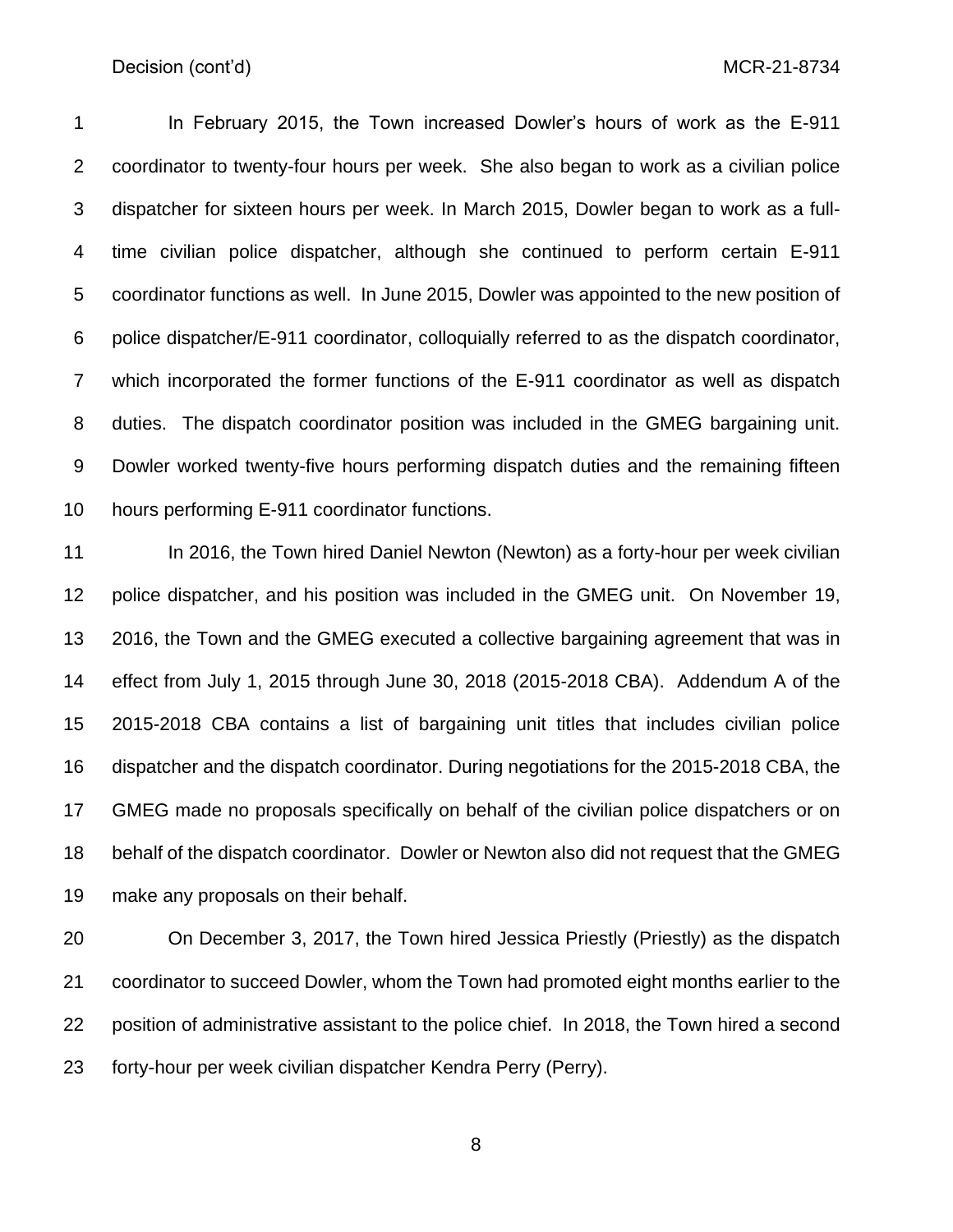In June 2019, the GMEG and the Town executed a memorandum of agreement for the period July 1, 2018 through June 30, 2021 (2018-2021 MOA). During the successor contract negotiations that resulted in the 2018-2021 MOA, the GMEG did not make any proposals specifically on behalf of the civilian police dispatchers or the dispatch coordinator. Also, the civilian police dispatchers did not request that the GMEG make any contract proposals on their behalf. Newton also indicated at hearing that he was not notified when the GMEG conducted its ratification votes on the two applicable successor collective bargaining agreements. The record does not reflect how other GMEG unit members were notified about the ratification votes, including whether they were personally notified about the upcoming ratification votes or when the ratification votes took place. There is also no evidence that Newton protested his lack of notification to the GMEG.

 In December 2018, the Town opened a new police station approximately three 14 miles from Town Hall. The new police station had a dispatch center where the civilian police dispatchers performed their duties. The dispatch coordinator also worked there when she performed dispatch duties. The civilian police dispatchers and the dispatch coordinator (when performing dispatch functions), were responsible for maintaining, observing, and operating access control for the security system that the Town installed in the new police station.

 In January 2020, the Town sent Priestly to the police academy, and the dispatch coordinator position has remained vacant since that time. Also, beginning in January

The former police station was  $1/10<sup>th</sup>$  of a mile from Town Hall.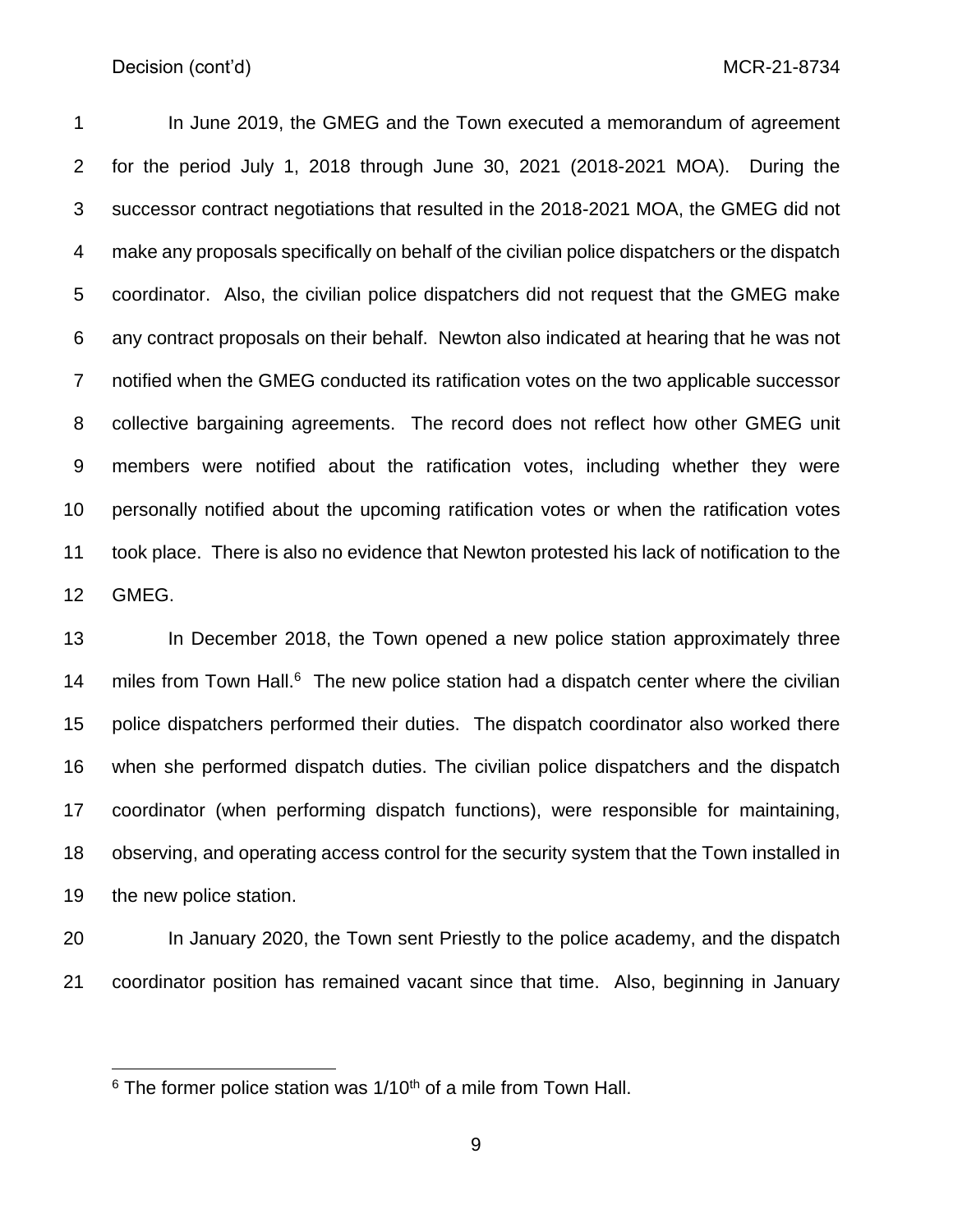2020, Newton and Perry assumed the dispatch duties from the dispatch coordinator 2 position.<sup>7</sup> Perry also took over certain administrative duties from the dispatch coordinator, including inputting information about addresses and site locations in the police 4 department's computer-aided dispatch system, IMC."<sup>8</sup> Dowler resumed responsibility for scheduling the dispatchers, which she had previously performed as the dispatch coordinator. The Town intends to fill the dispatch coordinator position in the future but is waiting for the state to offer the live training required for the position, which has been delayed due to the COVID-19 pandemic. On or about May 5, 2021, Robert Whalen (Whalen), the president of the GMEG, sent a letter to Newton and Perry stating in pertinent part:

- This will confirm receipt by the [GMEG] of your request to be released from its collective bargaining unit so that you can join a bargaining unit of public safety dispatchers. The Union is willing to grant your request under the following terms and conditions:
- You agree that during the course of your employment while a member of 17 the Union's bargaining unit, you were at all times fairly represented by the 18 Union.<sup>9</sup>

 That you fully and completely release the Union of any and all liabilities, obligations, complaints, damages, responsibilities and all other claims of any name or nature under law that you have, had, or may have had against the Union at any and all times for the entire period that you have been employed in the Union's bargaining unit, and with respect to the Union's agreement to, and acts of, disclaiming interest in further

 $<sup>7</sup>$  All of the civilian police dispatchers are regularly scheduled to work five days per week,</sup> but currently are working more overtime because the dispatch coordinator position remains unfilled.

<sup>&</sup>lt;sup>8</sup> IMC allows the dispatcher to look up the history of prior incidents at an address, including police calls, medical calls, etc.

<sup>&</sup>lt;sup>9</sup> At the hearing, Newton confirmed that he had never requested that the GMEG file a grievance on his behalf. Perry did not testify at the hearing although she was present.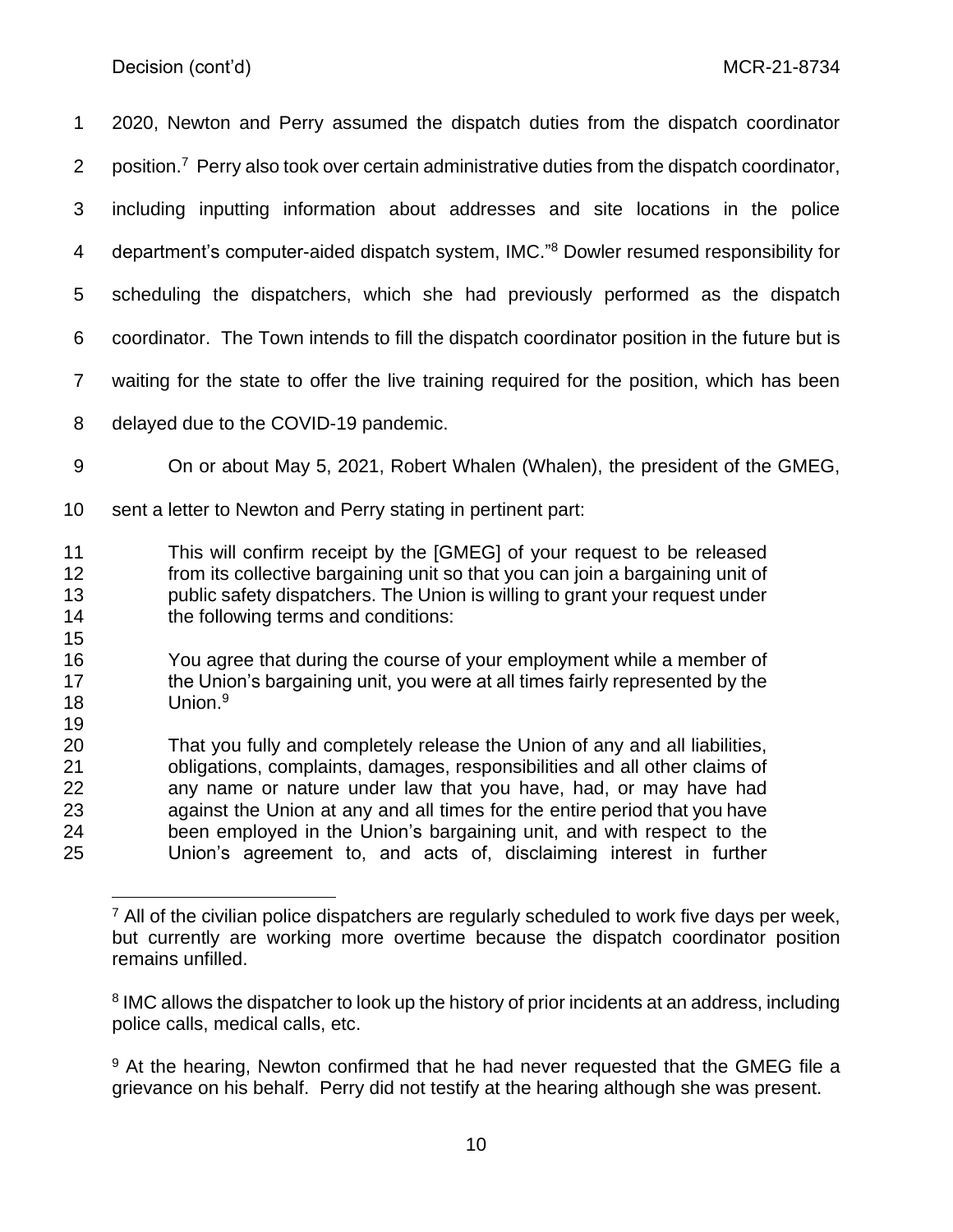representing you and releasing you from its bargaining unit. 

 That you have consulted with counsel of your own choosing, and after such consultation you continue to request of your own free will a release by the Union from its bargaining unit under the terms and conditions of this letter.

 That you will remain in the Union's bargaining unit until if and when you are accepted into a lawfully approved bargaining unit consisting exclusively of public safety dispatchers employed by the Town of Middleborough or the Middleborough Police Patrolmen's Union, NEPBA local #76.

- My signature below reflects the agreement of the Union to the terms contained herein. Please sign in the space proved below to reflect your assent to terms and conditions of this letter.
- Whalen, Newton, and Perry executed the agreement. On July 7, 2021, the NEPBA filed
- 16 its original petition in this matter.
- On October 7, 2021, Whalen executed the following statement:

 The General Municipal Employees Group (GMEG or Union) has no objection to the position of E-911 Coordinator being released from its collective bargaining unit so they can join a bargaining unit of public safety 21 dispatchers.<sup>10</sup>

- On October 15, 2021, the NEPBA amended its petition.
- Overview

 The Town has a land mass of sixty-two square miles and a population of approximately 25,000 residents. The Town's police department responds to emergency and non-emergency calls for services seven days per week, twenty-four hours per day. The Town currently employs Newton and Perry as its two civilian police dispatchers. Perry works from 8:00 a.m. to 4:00 p.m., and Newton works from 4:00 p.m. to midnight. As civilian police dispatchers, Newton and Perry are not sworn police

 At the hearing. Dowler confirmed that she had never requested that the GMEG file a grievance on her behalf while she was a member of its bargaining unit.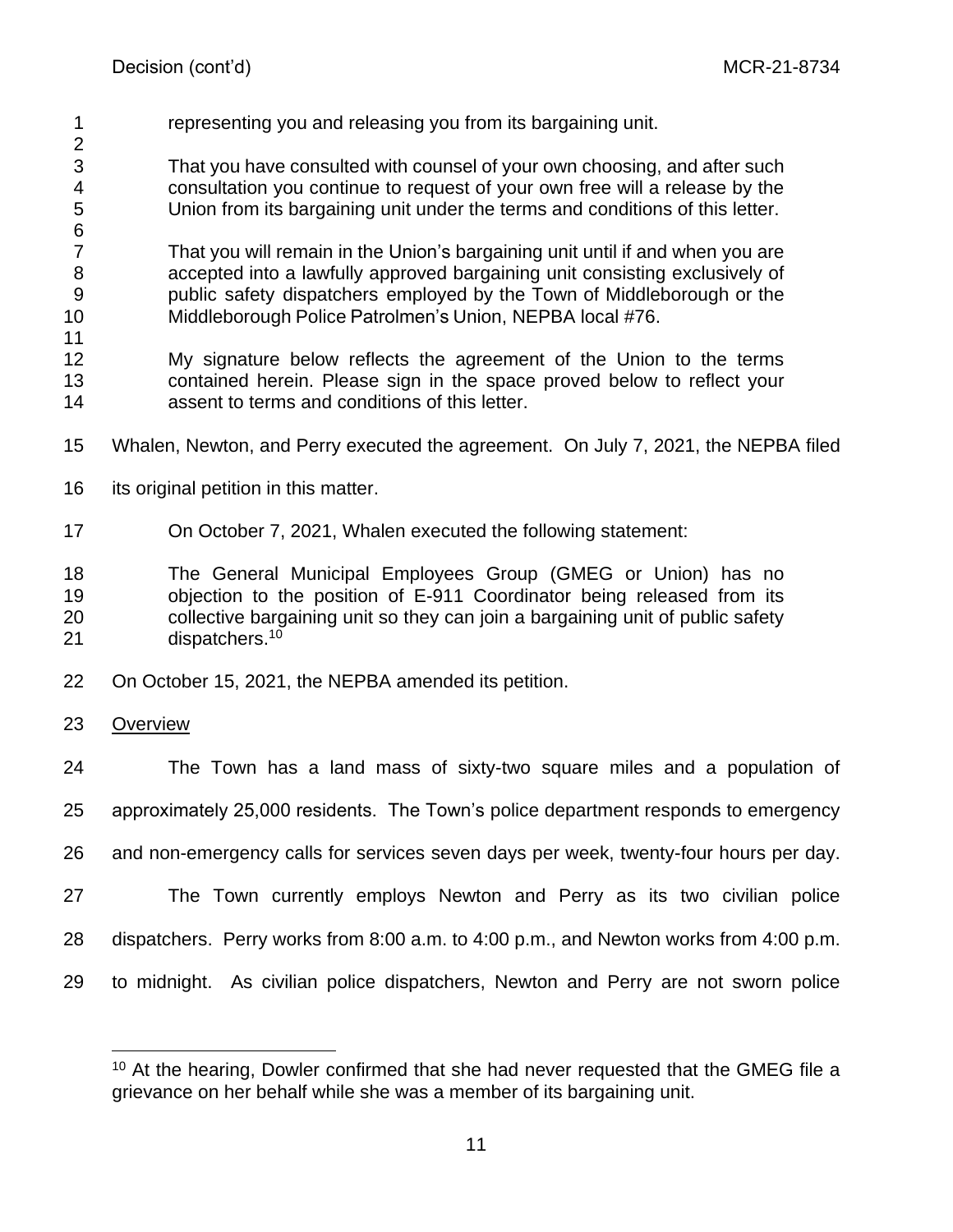1 officers, do not have powers of arrest, and do not have department-issued firearms.<sup>11</sup> 2 Police officers of any rank, except the police chief, handle dispatch functions from 3 1midnight. to 8:00 a.m. as a regular duty assignment and do not earn overtime for that 4 assignment. When the civilian police dispatchers work their shifts, a police officer, who 5 is assigned to the front desk (a desk officer),<sup>12</sup> works next to them in the dispatch area. 6 The police officer also performs dispatch functions and supervises the civilian police 7 dispatcher.<sup>13</sup>

 The civilian police dispatchers only perform dispatch functions for calls involving a need for police services. Any calls regarding possible fires are transferred to the Fire 10 Department,<sup>14</sup> and any calls for medical services are transferred to a private ambulance service. However, when a caller is seeking assistance for a suspected overdose, the civilian police dispatchers will remain on the line until police officers arrive at the incident scene. The civilian police dispatchers also send police officers to motor vehicle accidents 14 and contact the ambulance service.

15 The Municipal Light Plant has its own dispatcher, as does the Department of Public 16 Works (DPW) during the day. For late night calls concerning flooding, downed trees, etc., 17 the police department takes the calls and contacts a DPW employee from an on-call list.

<sup>&</sup>lt;sup>11</sup> Newton and Perry are also employed in other communities as sworn police officers.

<sup>&</sup>lt;sup>12</sup> The desk officer can be of any rank except police chief.

<sup>&</sup>lt;sup>13</sup> At hearing, Police Chief Joseph Perkins (Chief Perkins) indicated that when working a shift, both the desk officer and the civilian police dispatchers are equally responsible for responding to calls.

<sup>&</sup>lt;sup>14</sup> The civilian police dispatchers also transfer calls regarding motor vehicle accidents that require medical aid as well as an immediate medical response to the Fire Department as well as to the private ambulance service.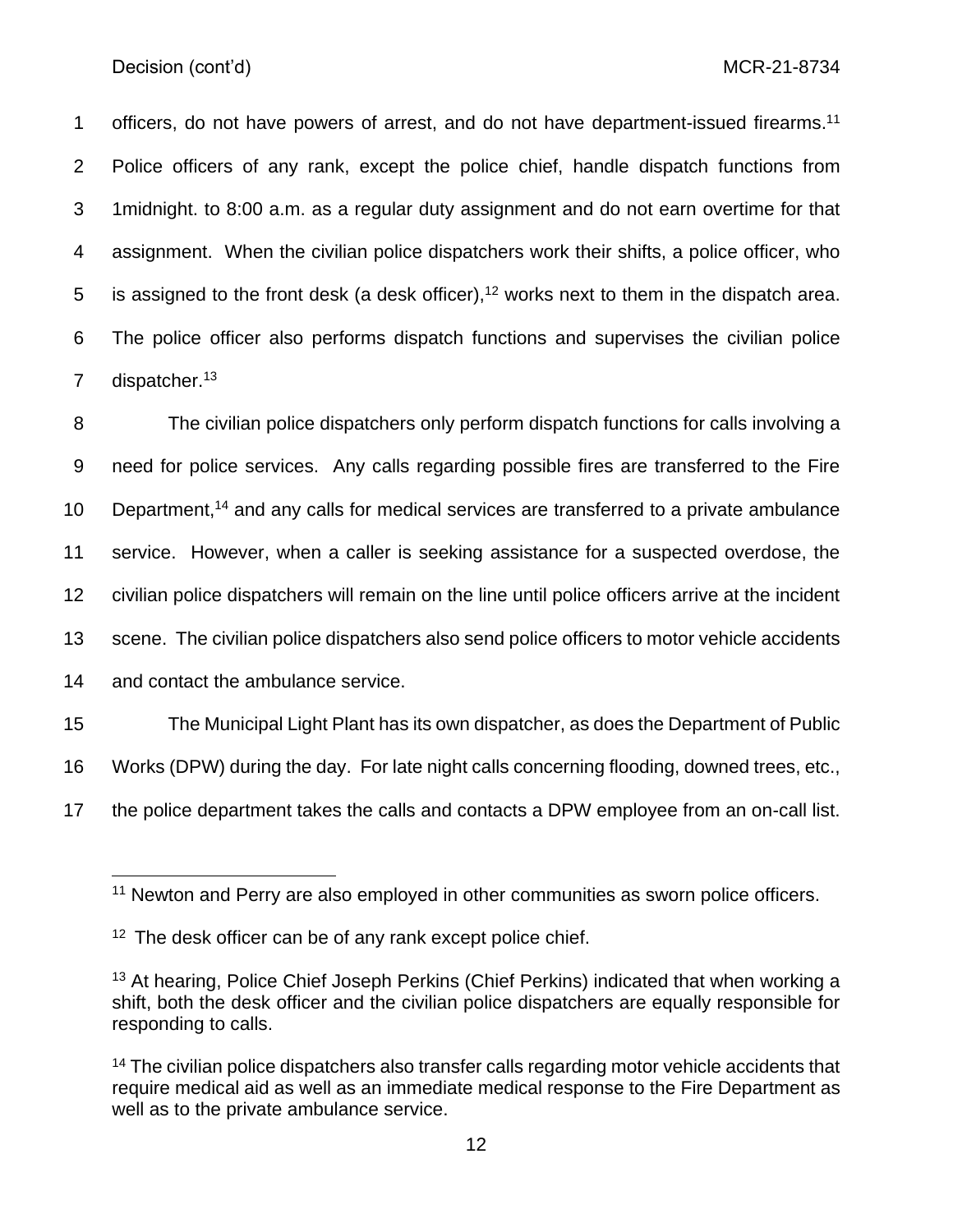Police officers do not fill in for civilian police dispatchers on overtime, except in an emergency such as a blizzard. Newton and Perry will rearrange their shifts or work an overtime shift to cover the other's absence on the 8:00 a.m. to 4:00 p.m. or 4:00 p.m. to midnight shifts. If coverage cannot be arranged on those shifts, the desk officer alone will perform the dispatching duties.

 The civilian police dispatchers wear polo shirts with the Town's emblem. Newton has not seen any other GMEG unit members wearing similar attire. As dispatch coordinator, Dowler wore a polo shirt with the Town's emblem and the title "Dispatch Coordinator" on it.

 The civilian police dispatchers typically have no contact during their work shifts with other GMEG unit members, except for the police custodian. The police custodian worked Monday through Friday from 8:00 a.m. to 4:00 p.m. When Dowler was the dispatch coordinator, she also interacted with certain GMEG unit members who worked in the Town's Assessors, Planning, and Building Departments to ensure that street addresses and new construction had street numbers in compliance with the state's E-911 regulations.

17 Most GMEG unit positions work a Monday through Friday day schedule.<sup>15</sup> However, the Town's Everett Street water treatment plant and the West Grove Street wastewater plant operate twenty-four hours, seven days per week, and GMEG unit members, who work in those plants, work schedules other than the day shift Monday through Friday.

<sup>&</sup>lt;sup>15</sup> There are also certain GMEG unit positions, including the building commissioner, the inspectors, and the animal control officer, who are on-call after their regular work hours.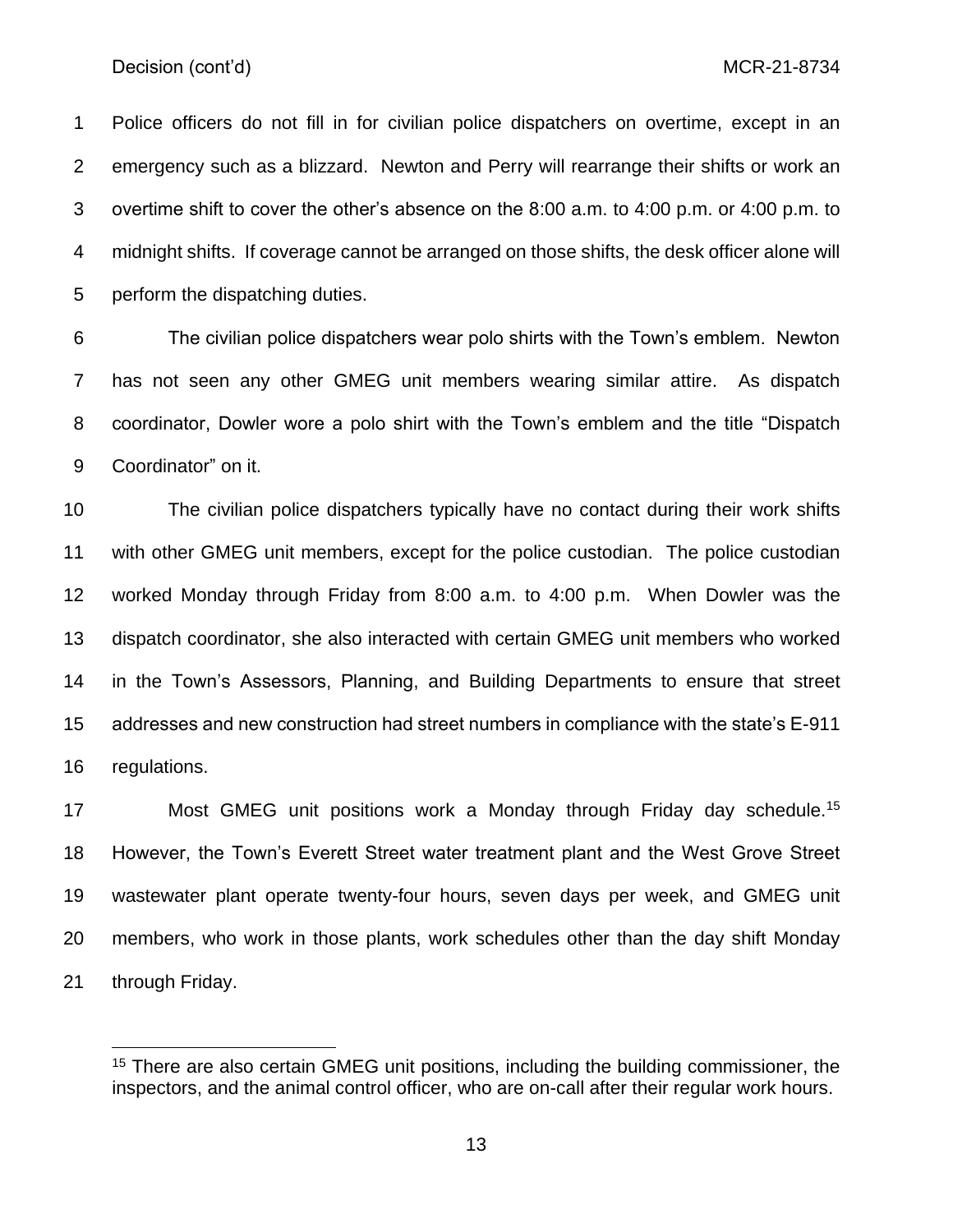# 1 Duties of the Civilian Police Dispatcher

 The civilian police dispatchers perform dispatching and technical work supporting the Town's public safety operations. They must be thoroughly familiar with the police department's procedures relating to the use of the radio and other equipment located in 5 the dispatch center, including the phone system,  $E-911$ ,  $CCTV^{16}$ , access control, and Go 6 to Blue.<sup>17</sup> The civilian police dispatchers constantly and diligently monitor the radio system in order to dispatch police officers and to keep those police officers fully informed 8 of all facts affecting the safety or efficacy of their responses to calls.<sup>18</sup> They also 9 coordinate back up support activities via radio.<sup>19</sup> The civilian police dispatchers receive and record telephone calls and requests for service or information, and prioritize calls for service in IMC, the police department's computer-aided dispatch system. Guided by the police department's standard operating procedures, the civilian police dispatchers exercise independent judgment to determine the correct response to calls and in 14 dispatching police officers and equipment in response to E-911 calls and regular calls<sup>20</sup>

<sup>&</sup>lt;sup>16</sup> CCTV is an acronym for the closed-circuit television monitors located in and around the police station.

 $17$  Go to Blue is a computer program that allows the Town's high school to immediately contact the dispatch center in case of an emergency.

<sup>&</sup>lt;sup>18</sup> The civilian police dispatchers inform the responding police officers whether the caller or the subject of the call previously has expressed suicidal thoughts, experienced issues with mental health, or has been issued a gun permit.

<sup>&</sup>lt;sup>19</sup> The civilian police dispatchers make radio contact with police officers, who have responded to a call, to verify officer safety.

 $20$  If needed, the civilian police dispatchers use a computer program known as IP Police, which enables them to ascertain information about a phone's owner based on the phone's number.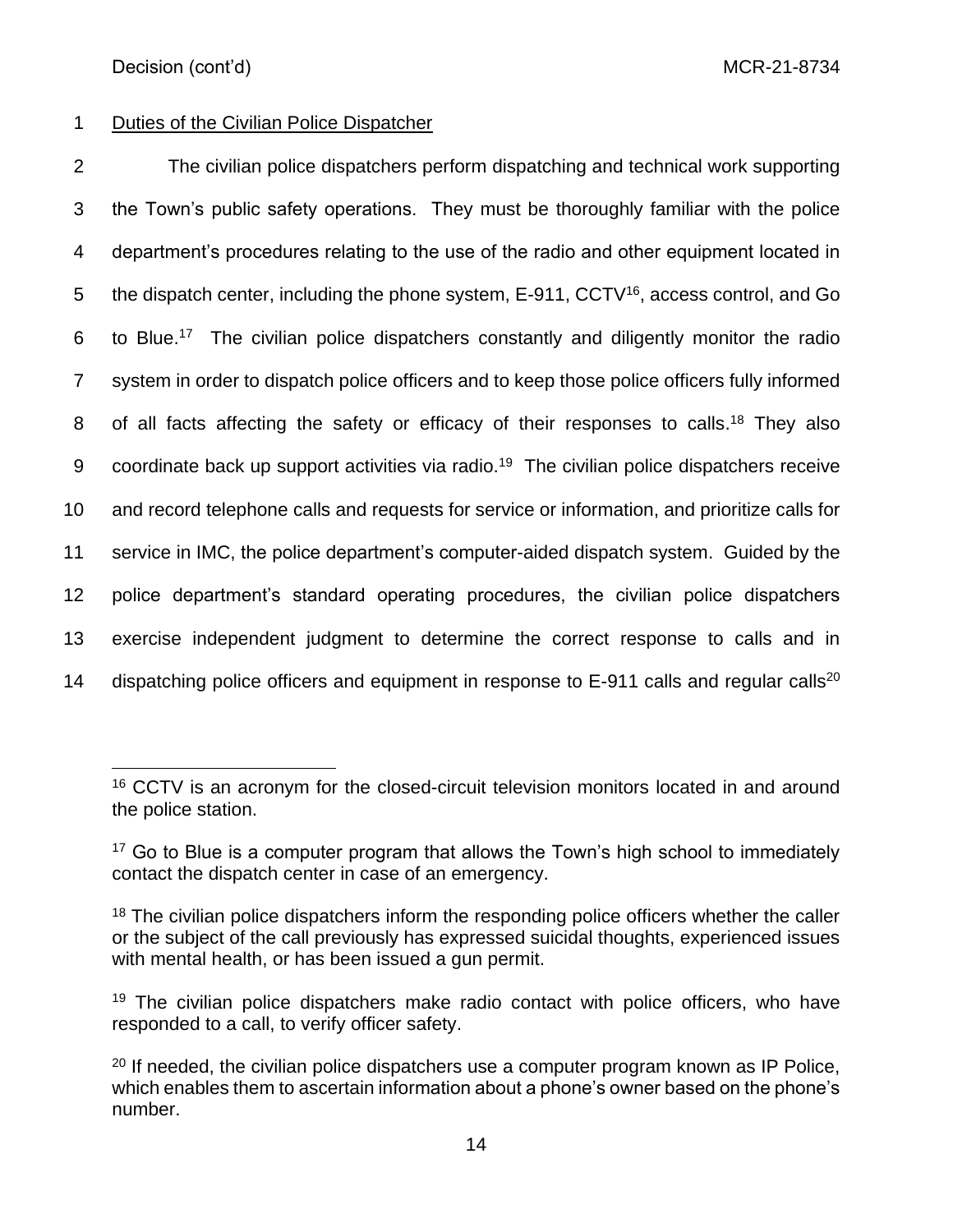to the police department.<sup>21</sup> They immediately report any deployment of police officers or calls for service over the radio and any unusual circumstances to the shift supervisor or the officer in charge. They must be familiar with emergency procedures that relate to matters requiring urgent police attention to be capable of activating them immediately.

 The civilian police dispatchers use the Criminal Justice Information System (CJIS) as a web-based portal to access a variety of law enforcement computer databases. They provide any information requested by officers on patrol, and communicate information to others as requested, including "be on the lookout" (BOLO) bulletins (from other police 9 departments.<sup>22</sup> They inform the shift supervisor or officer in charge when they are unable to contact an officer on patrol. Civilian police dispatchers maintain equipment, especially emergency call lines, in working order and immediately report any malfunction to the shift supervisor or the officer in charge

 Additionally, civilian police dispatchers record and document all significant communications as required by the police department's policies and procedures, which includes recording and documenting all calls for service, inputting the responding police officer's summation of the call in the IMC, and noting any actions they or others have taken, if requested to do so. They enter relevant information into the Law Enforcement Agencies Processing System (LEAPS), which includes information about missing

 The Town is divided into sectors for policing purposes. On the 4:00 p.m. to midnight shift, there are typically five police officers on duty, including the shift supervisor and/or the desk officer.

 Open Fox is a computer program that allows the civilian police dispatchers to review the BOLOs that other police departments have entered regarding missing persons, and stolen vehicles and property and allows the Town to enter its own BOLOs.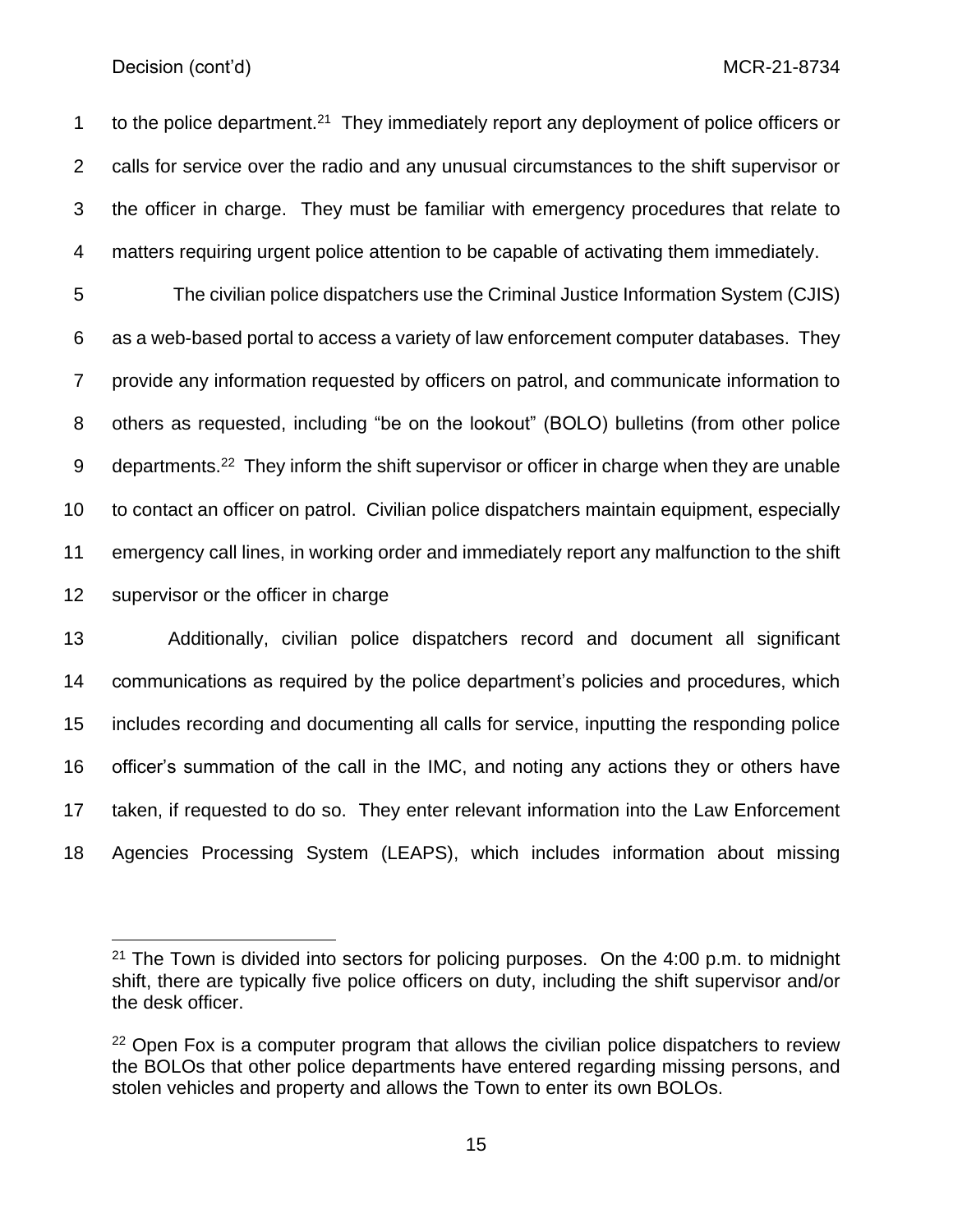persons, articles, vehicles, etc. and retrieves information for police officers from LEAPS 2 as requested.

 The civilian police dispatchers answer inquiries from and provide information to the 4 public concerning such things as directions, special events, municipal services, etc. $^{24}$  and direct the public to appropriate sources of information and personnel. The desk officer handles all initial inquiries from members of the public who walk into the police station. Civilian police dispatchers may only handle inquiries from "walk-ins" if the desk officer is occupied on another police related manner.

 Additionally, the civilian police dispatchers observe the video monitors in the police department's booking area when a police officer is booking a detainee to ensure the police officer's safety. If Perry is on duty and no female police officers are on duty, she will check a female detainee for contraband before the detainee undergoes the booking process and then place the detainee in a cell if necessary. The civilian police dispatchers also monitor the lockup area via the in-house cell monitoring system. They record information in a log about the care and custody of detainees held at the station and monitor the detainees via audio and visual recording devices. Also, if the desk officer is busy with another police-related matter, the civilian police dispatchers walk to the lockup

 LEAPS is a web-based portal that allows police departments to access various computer databases, including the National Criminal Information Center (NCIC). The NCIC provides information about missing persons, stolen property, stolen guns, etc. LEAPS also provides access to the Registry of Motor Vehicles database, which provides information about driving history, and the Board of Probation, which provides information about an individual's previous criminal history and the status of any sentences received.

<sup>&</sup>lt;sup>24</sup> Chief Perkins noted at the hearing that the civilian dispatchers should not answer inquiries from the public seeking legal advice.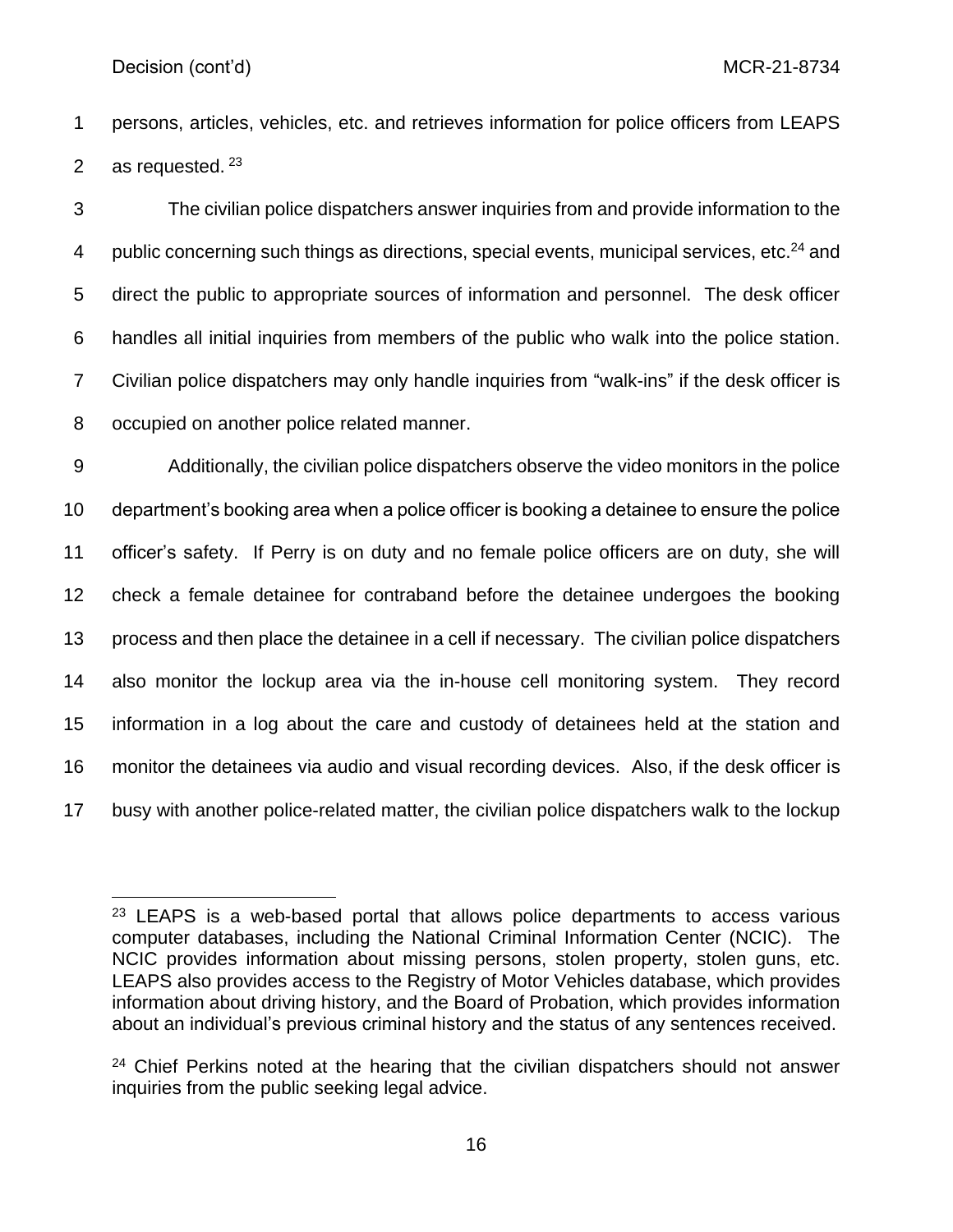1 area every fifteen minutes and check on the health and well-being of any detainees in the cells. When they enter the lockup area, they use a swipe card to record that they have carried out the visual check.

 The qualifications for the position include a high school degree and a clean criminal record. The civilian police dispatchers must earn an E-911 certification by taking classes and passing an exam and retain that certification by participating in sixteen hours of continuing education classes each year. The civilian police dispatchers also must earn bi-annual CJIS certification.

### Duties of the Dispatch Coordinator

 When working shifts as a dispatcher, the dispatch coordinator is responsible for all the civilian police dispatcher functions described above. In addition, the incumbent in the position maintains all databases and systems with regards to police first responders. The dispatch coordinator works in conjunction with municipal departments to ensure all state E-911 requirements are met. The incumbent in the position serves as the primary contact with the telephone company with regards to changes in E-911 services. The incumbent in the position maintains all facets of the E-911 system including, but not limited to, address issues, call issues, equipment maintenance and updates. The dispatch coordinator interfaces directly with the public and other municipal and state officials with regards to E-911 maintenance. The dispatch coordinator participates in studies of proposed enhancements to the E-911 system and attends seminars to further advance system knowledge.

<sup>&</sup>lt;sup>25</sup> The lockup area is on the same floor in the police station as the dispatch center.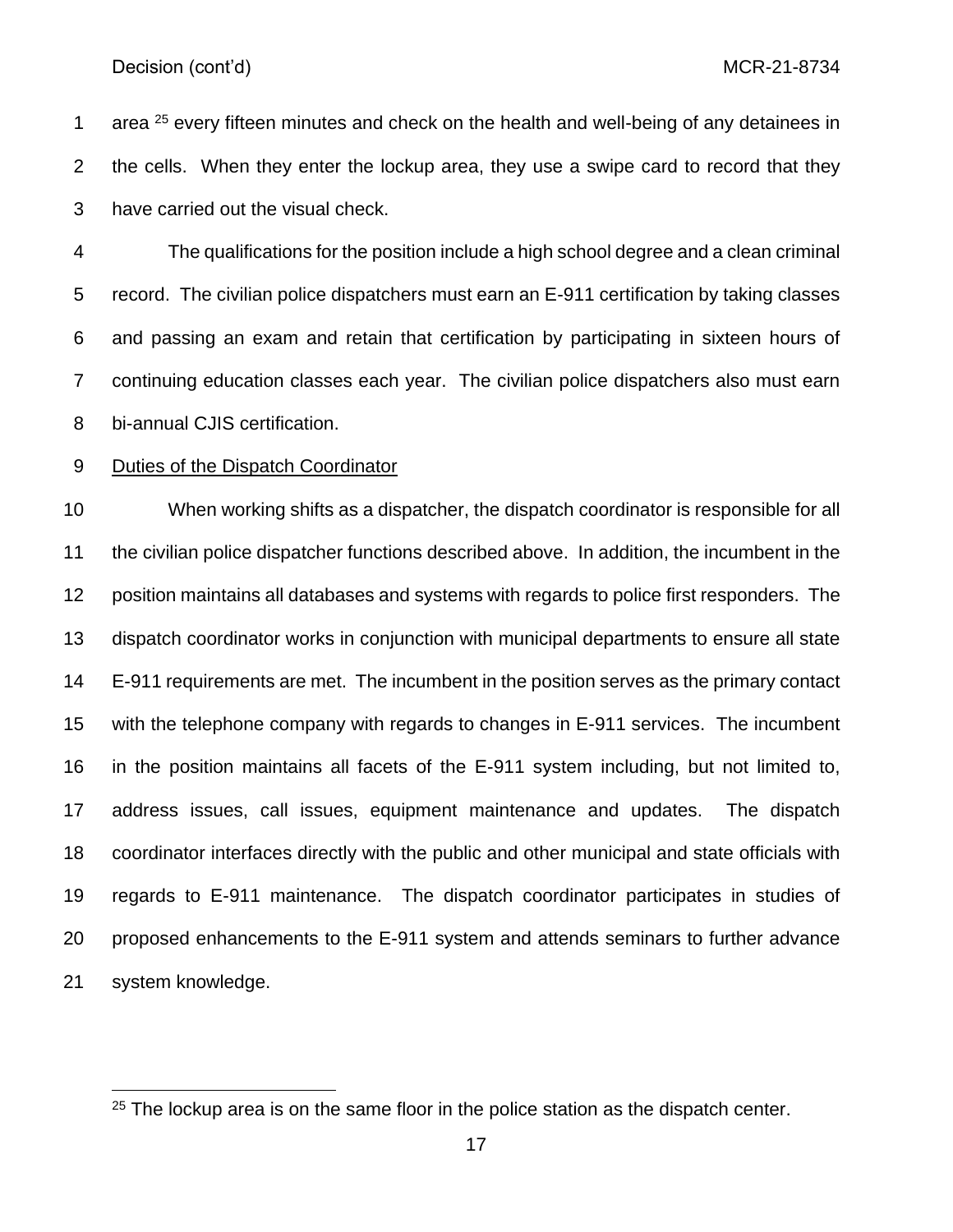Also, the dispatch coordinator reviews plans for proposed subdivisions and future buildings for compliance with municipal and state laws relative to street naming and building numbering as they apply to emergency services. The dispatch coordinator travels within the emergency service zone to resolve numbering and address questions. The dispatch coordinator updates the Town map, which includes assisting GIS personnel in doing so, and maintains the Town's street listings.

 Additionally, the dispatch coordinator maintains the IMC to provide the most up to date accurate information for first responders, including: a) maintaining sites with proper contact information, b) updating business contacts for all businesses in Town, c) inputting critical street information, i.e., road closures, and d) creating cautionary notes within the IMC for officer safety or the wellbeing of residents. The incumbent in the position updates the Master Names files as needed to assure consistency. The incumbent enters no trespass orders into IMC and maintains hard copies of the orders for prosecuting purposes.

 Also, the dispatch coordinator maintains the civilian police dispatchers' schedules. 16 The incumbent in the position tracks and schedules required dispatcher training.<sup>26</sup> The dispatch coordinator exercises direct administrative supervision over the civilian dispatchers, which includes giving feedback to them about how they are performing their

 The dispatch coordinator is on a higher pay scale in the GMEG contract than the civilian police dispatchers.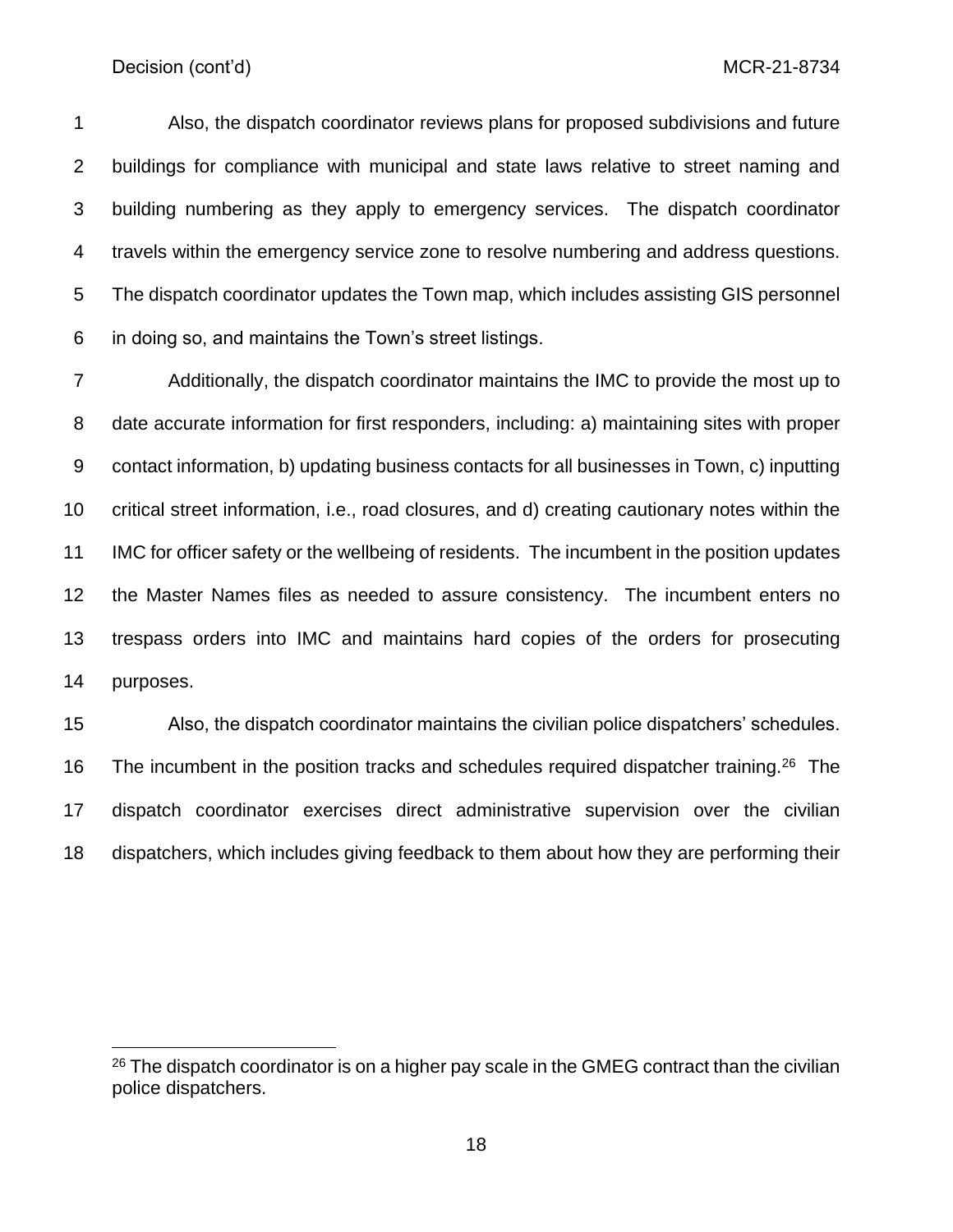1 duties.<sup>27</sup> The dispatch coordinator supervises the police department's matron<sup>28</sup> and provides access to continuing education classes. Dowler, as the administrative assistant to the police chief, is administratively in charge of the dispatch coordinator and the civilian police dispatchers.

 The qualifications for the dispatch coordinator position are a high school degree or GED, a valid Massachusetts driver's license and a clean criminal record. The dispatch coordinator must become E-911 certified by taking classes and a written exam and must take sixteen hours of continuing education each year as well as earn certification and bi-9 annual recertification in CJIS.<sup>29</sup>

Chapter 253

 On December 31, 2020, the Legislature enacted Chapter 253, An Act Relative to Justice, Equity and Accountability in Law Enforcement. This legislation established the Peace Officer Standards and Training (POST) Commission, which is statutorily authorized to create processes for police officers' mandatory certifications, decertifications, suspensions of certifications and reprimands. At hearing, Newton

 The Town does not complete performance evaluations for the civilian police dispatchers or the dispatch coordinator.

 Joint Exhibit #10, the dispatch coordinator job description, references this duty. However, the hearing record is silent as to whether the Town currently employs a police department matron.

 The dispatch coordinator's job description states that the incumbent in the position must hold certifications in CPR, first aid, and the use of automated external defibrillators (AED). However, Dowler, as a prior holder of the position, indicated at hearing that the position only required the E-911 and CJIS certifications. Priestly, the successor dispatch coordinator, did not testify at the hearing. Thus, we make no findings as to whether certifications other than E-911 and CJIS are required.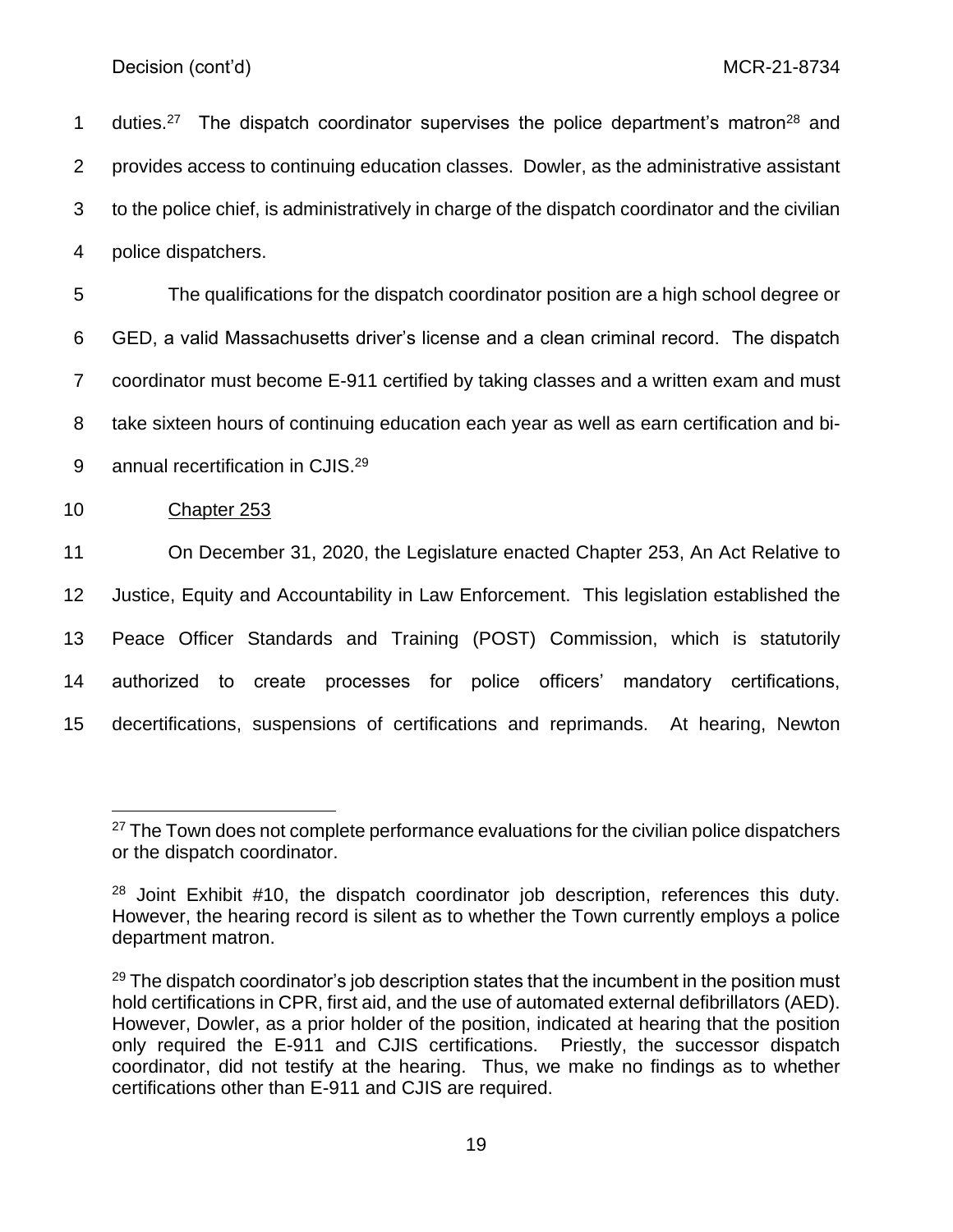expressed concerns that Chapter 253 could expose him to personal liability or cause his name to be released as part of internal affairs investigations. He acknowledged on cross- examination, however, that those concerns potentially existed even before the enactment of the new law.

## 5 Opinion<sup>30</sup>

## Unit Composition

 We first address the NEPBA's argument that the civilian police dispatchers need not be severed from the GMEG unit because they were certified as a separate bargaining unit in 1988, and retained their separate status. This argument fails for several reasons. Preliminarily, we note that the 1988 certification was the result of a consent election agreement between the Town and AFSCME. Accordingly, in deciding this case, the CERB is not bound by the parties' earlier stipulation. See City of Springfield, 24 MLC 50, 54, MCR-4602 (January 15, 1998)(neither lawful recognition nor stipulations by the parties as to an appropriate bargaining unit binds the CERB or other parties in future cases where the existing structure is disputed, and the issues are litigated for determination by the CERB).

 Second, approximately thirty-three years have passed since the civilian dispatchers were certified as a separate bargaining unit and there have been significant and substantial changes to the dispatchers' employment history during that time, including that the Town laid off the civilian police dispatchers in 1991, hired them back in the late 1990's, then laid them off again in 2004. It was not until 2016, twelve years later, that the Town hired Newton as a full-time civilian dispatcher.

<sup>&</sup>lt;sup>30</sup> The CERB's jurisdiction is uncontested.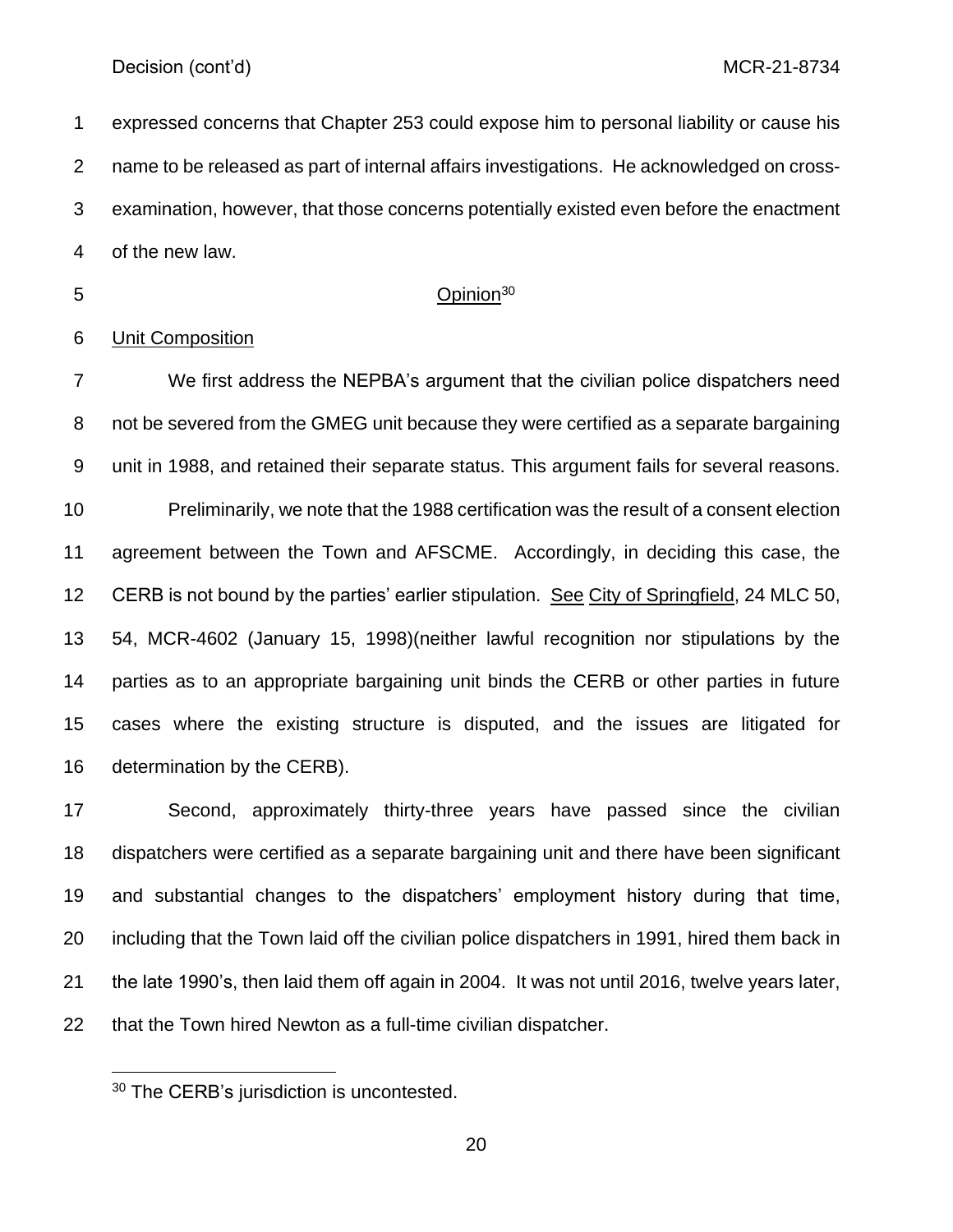Third, the record does not reveal whether the civilian police dispatchers were represented for purposes of collective bargaining from the late 1990's to 2004, which was before the Town voluntarily recognized the GMEG as the exclusive representative of a Town-wide unit. After the Town hired Newton in 2016, however, the Town included the civilian dispatcher position in the GMEG unit and listed civilian dispatcher as a bargaining unit position in their 2015-2018 CBA.

 Based on these significant and substantial changes in the civilian dispatchers' employment history and the composition of the Town's bargaining units since 1988, we disagree with the NEPBA that the civilian police dispatchers retain separate bargaining unit status solely because of the 1988 certification. See id. (significant and substantial changes to city's department of public works warranted re-examination of an almost thirty- year history of a separate, non-supervisory unit for water department employees); City of Worcester, 36 MLC 151, 154, MCR-09-5360 (April 5, 2010) (prior certification of a separate unit of dispatchers does not prevent union and employer from merging dispatchers into a city-wide unit); See generally, City of Quincy, 26 MLC 190, MUP-9928 (April 3, 2000) (Chapter 150E permits employers and unions to structure bargaining units in a manner that is mutually beneficial). We therefore treat the NEPBA's petition as a severance petition that raises a question concerning representation and will apply the CERB's traditional severance standard to this case.

Severance Standard

 The CERB does not favor severance petitions and has declined to use them to fix imperfectly constructed bargaining units. City of Fall River, 26 MLC 13, 17, MCR-4693 (July 15, 1999). To sever the civilian police dispatchers and the dispatch coordinator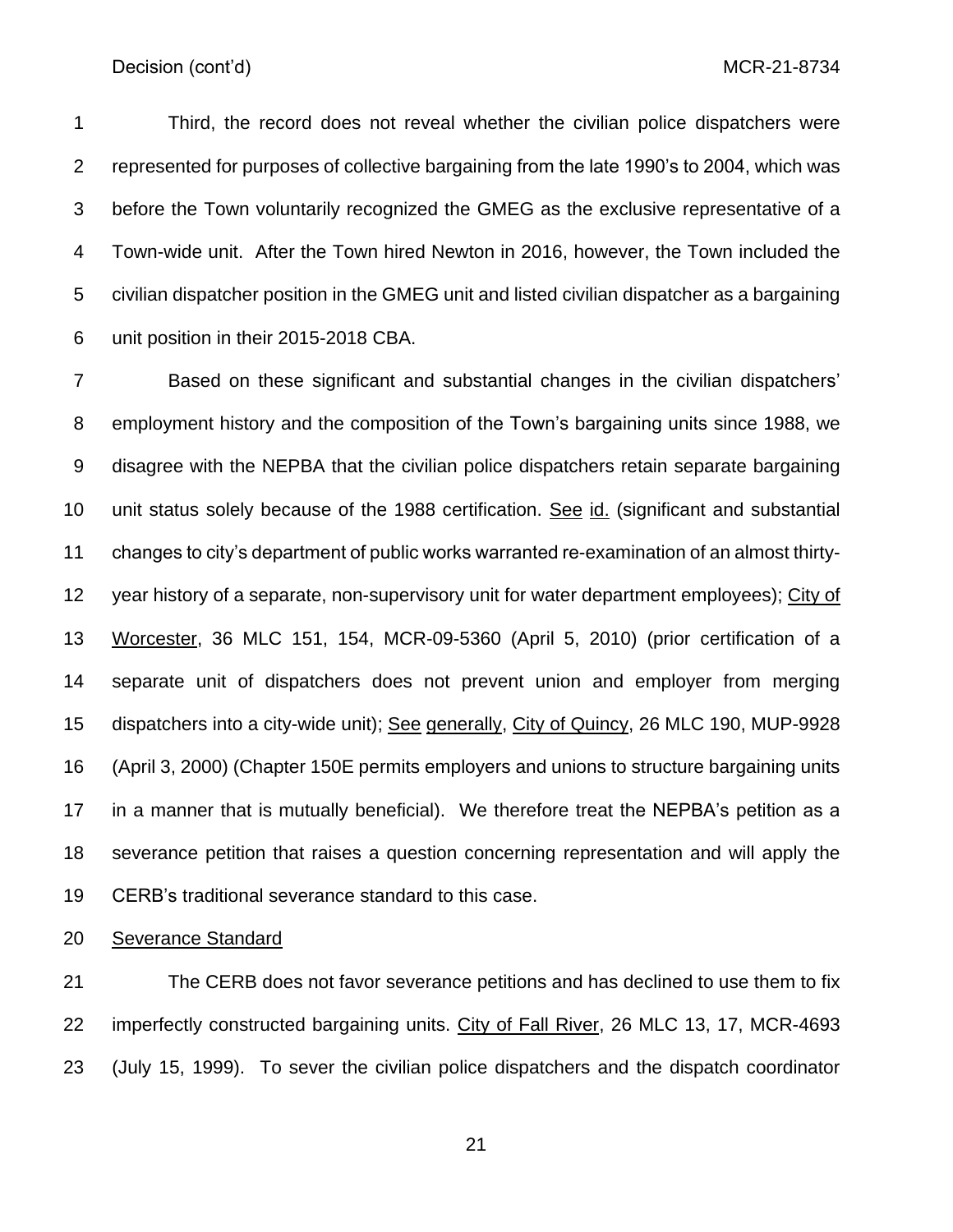position from the existing GMEG unit, the NEPBA must demonstrate that: a) the petitioned-for employees constitute a functionally distinct appropriate unit with special interests sufficiently distinguishable from those of other unit employees; and b) special negotiating concerns resulting from those differences have caused or are likely to cause conflicts and divisions within the bargaining unit. City of Lawrence, 25 MLC 1, 5, MCR- 4590 (July 2, 1998). The CERB has dismissed numerous severance petitions for failing to meet either one or both criteria.

 To determine whether the petitioned-for employees constitute a functionally distinct unit, the CERB considers many factors, including whether the petitioned-for unit of employees: 1) have specialized skills that are acquired through a course of study; 2) maintain and enhance their skills through continuing education; 3) perform significantly different job functions compared with the existing unit of employees, 4) share work location or common supervision with other employees in the existing unit; and 5) interact with or share duties with other bargaining unit members. Mass. Board of Higher Education, 35 MLC 81, 88, SCR-04-2256 (December 8, 2008). We conclude that the civilian police dispatchers and the dispatch coordinator position are functionally distinct from the existing bargaining unit based on each of these factors.

 First, they have specialized skills acquired through study that they must maintain through continuing education. Civilian police dispatchers and the dispatch coordinator must hold certifications in the E-911 system and the CJIS. To attain the E-911 certification, the civilian police dispatchers and the dispatch coordinator must undergo sixteen hours of training and pass a written exam as well as taking continuing education classes each year. The CJIS certification must be renewed biannually.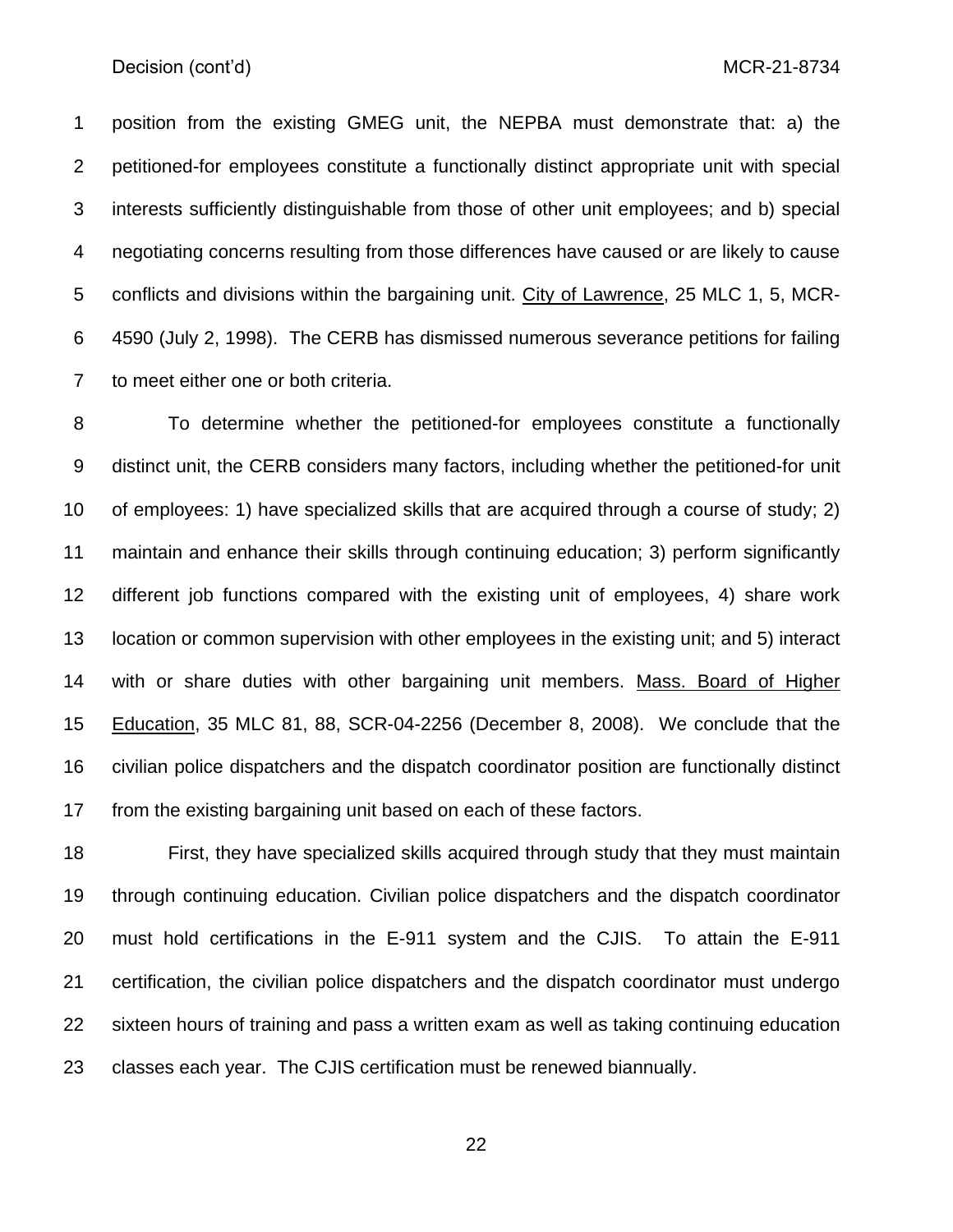Second, the civilian police dispatchers and the dispatch coordinator perform 2 significantly different job functions from other GMEG unit members. They are the only members of the GMEG unit who: respond to emergency and non-emergency calls for 4 police services; dispatch police officers in response to E-911 calls and regular calls using the IMC; enter information into LEAPs and retrieve information from police officers as requested; monitor the police station's booking area and the lockup area via camera; and conduct regularly scheduled in-person observations of detainees in the lockup area. Additionally, the dispatch coordinator is responsible for maintaining all facets of the E-911 system, including address issues, call issues, equipment maintenance and updates. The dispatch coordinator is also the only GMEG unit member responsible for maintaining the IMC with the most up to date accurate information for first responders as well as the master names file.

 Third, because the police station is three miles from Town Hall, the civilian police dispatchers do not have regular contact with any GMEG unit members, except the police custodian and the dispatch coordinator. Moreover, unlike the majority of the GMEG unit members, at the time of the hearing, the civilian police dispatchers did not work a regular Monday through Friday schedule. Although the dispatch coordinator has some additional with GMEG unit members employed in the Town's Assessors, Planning, and Building Departments, the civilian police dispatchers' and the dispatcher coordinator's distinct duties and skills lead us to conclude that they constitute a functionally distinct group with some collective interests distinguishable from other GMEG unit positions.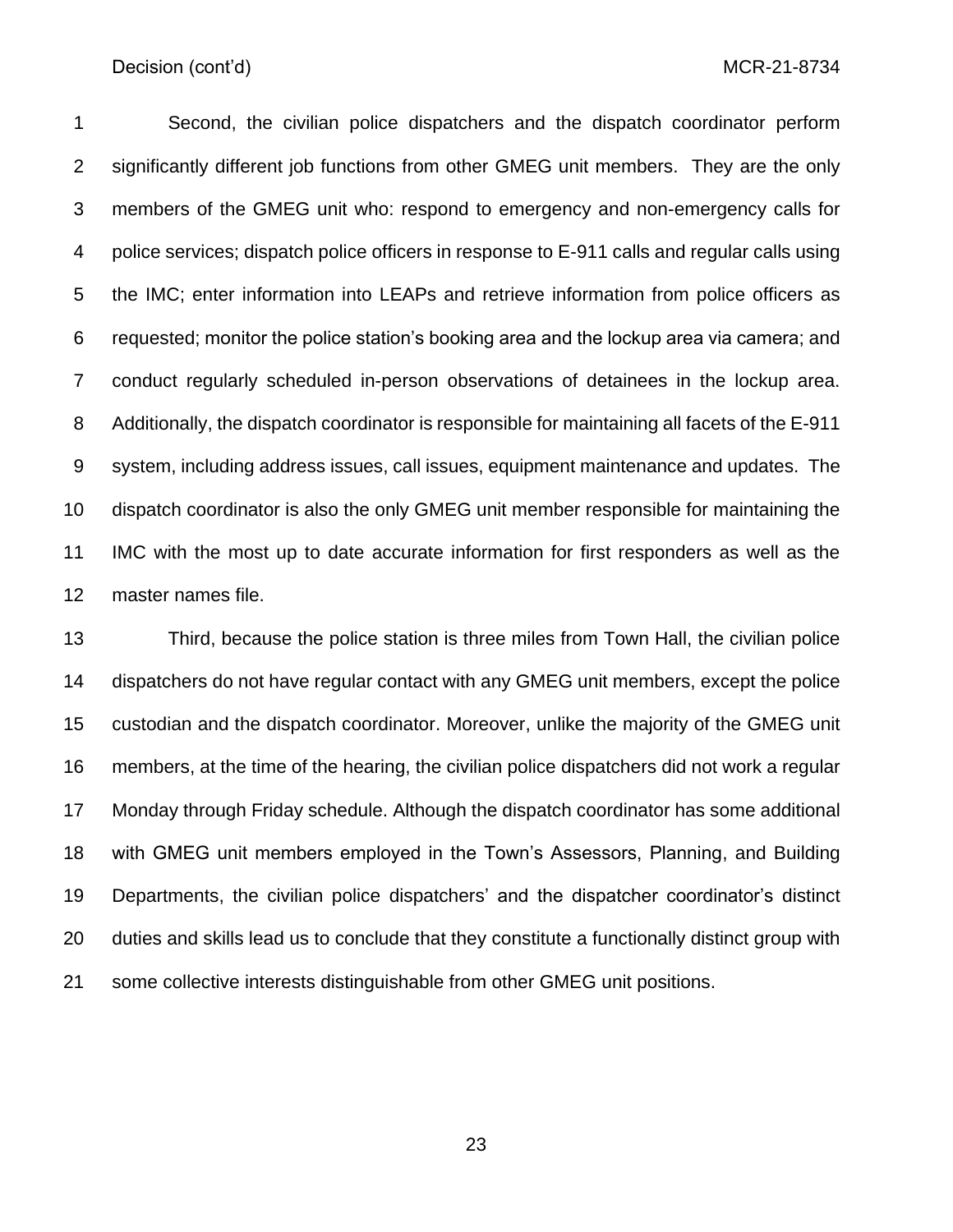We therefore turn to the second prong of the severance analysis to determine whether special negotiating concerns resulting from those differences have caused or are likely to cause conflicts and divisions within the bargaining unit.

 The CERB previously has decided that separate units are required only when the differences among the different groups in the bargaining unit are so significant as to produce conflicts in the collective bargaining process. Town of Barnstable, 28 MLC 165, 170, MCR-01-4885 (November 13, 2001). Here, the NEPBA argues that civilian police dispatchers and the dispatch coordinator are public safety personnel and that a bargaining unit of mostly non-public safety personnel cannot properly address their bargaining concerns. However, a general claim that the incumbent representative does not recognize the petitioned-for employees' bargaining concerns is not sufficient to satisfy the second prong of the severance test. City of Boston, 25 MLC at 120 (satisfying the second prong of the test ensures that severance will not be granted based upon merely transient disputes, discontent, or personality conflicts). Rather, to establish the requisite degree of conflict necessary for severance, the petitioner must show that the petitioned- for employees play no role in the representation process, cannot participate on the negotiating team, and have had their interests subordinated by the incumbent union to the interests of other employees in the unit. City of Somerville, 27 MLC 62, 66, MCR-4784 (December 1, 2000)(citing Saugus School Committee, 2 MLC 1421, MCR-2263 (February 10, 1976))**.** 

 Here, there is no evidence that the dispatch coordinator or dispatchers were restricted from participating in the representation process, were prohibited in any manner from participating on the negotiating team, or had their interests subordinated to the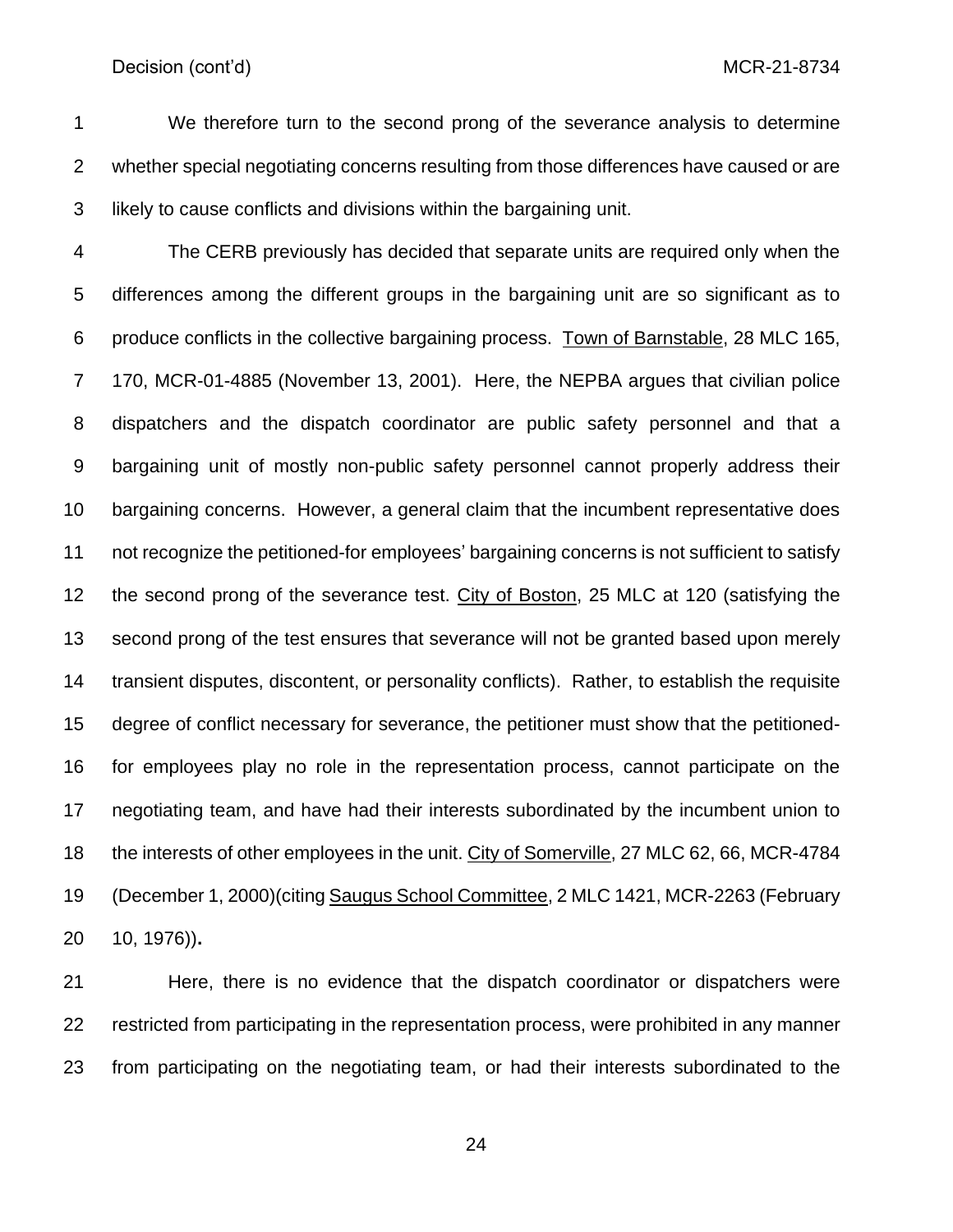interests of other bargaining unit members. Specifically, the NEPBA has not shown that after being requested to do so, the GMEG failed to present specific dispatcher or dispatch coordinator proposals during successor or mid-term collective bargaining negotiations. Also, there is no evidence that the GMEG advised any of the incumbents in the petitioned- for titles that could not join the GMEG's bargaining teams for successor contract negotiations. Additionally, Newton and Dowler acknowledged that they never asked the GMEG to file grievances on their behalf. Although Newton indicated at hearing that he was not notified when the GMEG conducted its ratification votes on the two applicable successor collective bargaining agreements, the record does not show how other GMEG unit members were notified about the ratification votes, including whether they were personally notified about the upcoming ratification votes, when the ratification votes took place or that Newton protested his lack of notification to the GMEG. Further, although Newton indicated that he had contacted the GMEG president about releasing the civilian police dispatchers from the bargaining unit, the facts before us do not show that Newton, Perry, or Dowler raised any other concerns to the GMEG about the terms and conditions of employment of the civilian police dispatchers and the dispatch coordinator respectively. Accordingly, the record is devoid of any information showing that the GMEG somehow subordinated the interests of the civilian police dispatchers or the dispatch coordinator to the interests of other GMEG unit members.

 The NEBPA nevertheless contends that the civilian police dispatchers and the dispatch coordinator have or will have in the future special negotiating concerns because of the Legislature's enactment of Chapter 253, which established the POST Commission. The NEPBA posits that because the civilian police dispatchers and the dispatch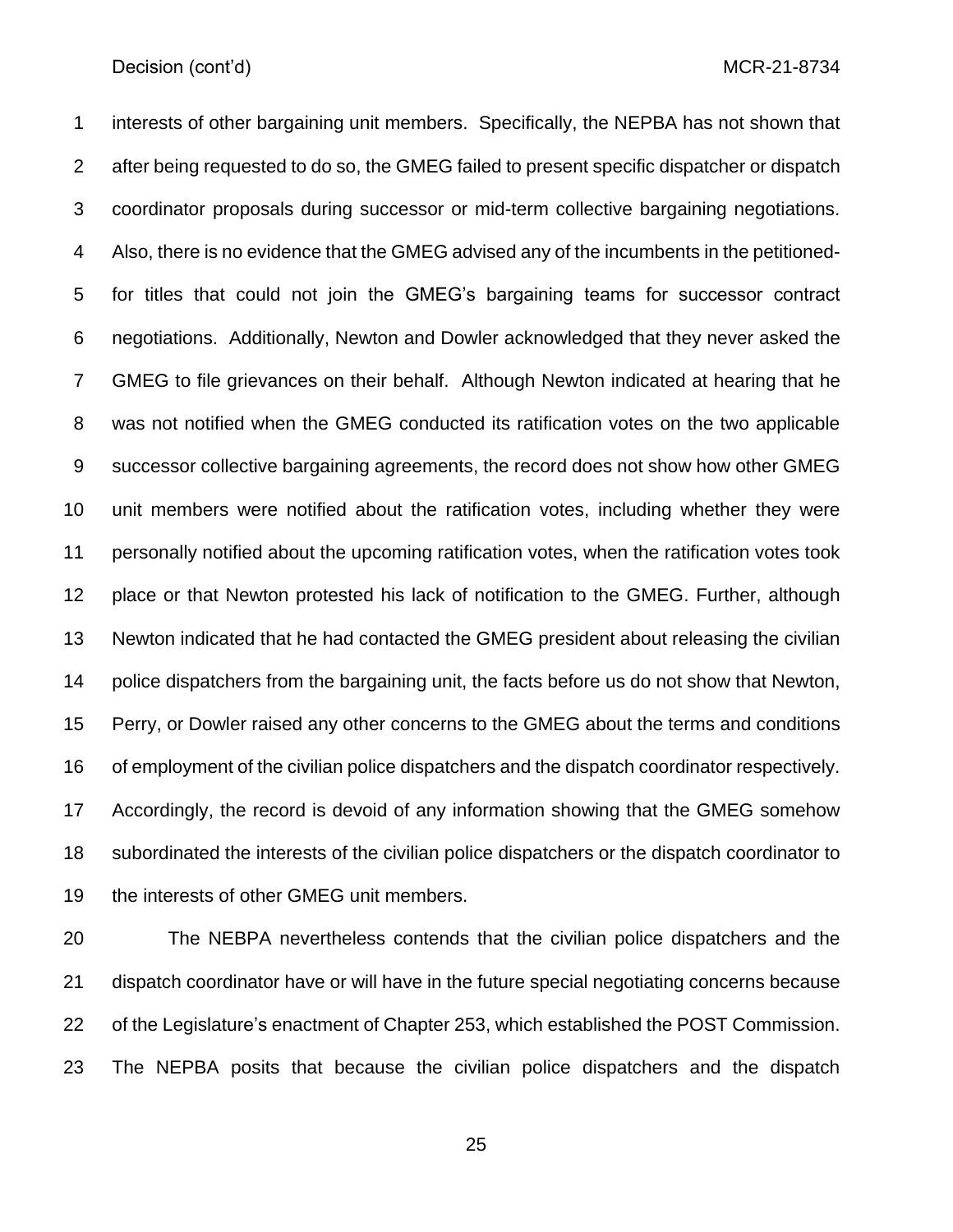coordinator work closely with the Town's police officers, they will be highly impacted by Chapter 253 because they may need to testify in POST Commission investigations or adhere to new policies that will be implemented within the police department. However, as Newton acknowledged on cross-examination, these same concerns existed even before the enactment of Chapter 253. Further, the facts before us do not show that the civilian police dispatchers requested that the GMEG take any action in response to Chapter 253 or that the GMEG failed to respond to those requests. The record is also devoid of any persuasive evidence that the GMEG will be ill-equipped to adequately represent the dispatchers and dispatch coordinator in the event that issues impacting the petitioned-for employees' wages, hours, or terms and conditions of employment arise from the implementation of Chapter 253. Thus, at this time it would be premature to affirmatively conclude that Chapter 253 would pose special bargaining concerns to the civilian police dispatchers or that the GMEG would be unable to address those concerns.

#### CONCLUSION

 For the reasons stated above, we decline to sever the positions of civilian police dispatcher and dispatch coordinator from the existing GMEG unit and dismiss the NEPBA's petition.

SO ORDERED

COMMONWEALTH OF MASSACHUSETTS COMMONWEALTH EMPLOYMENT RELATIONS BOARD ricio

\_\_\_\_\_\_\_\_\_\_\_\_\_\_\_\_\_\_\_\_\_\_\_\_\_\_\_\_\_\_\_\_\_\_\_

MARJORIE F. WITTNER, CHAIR